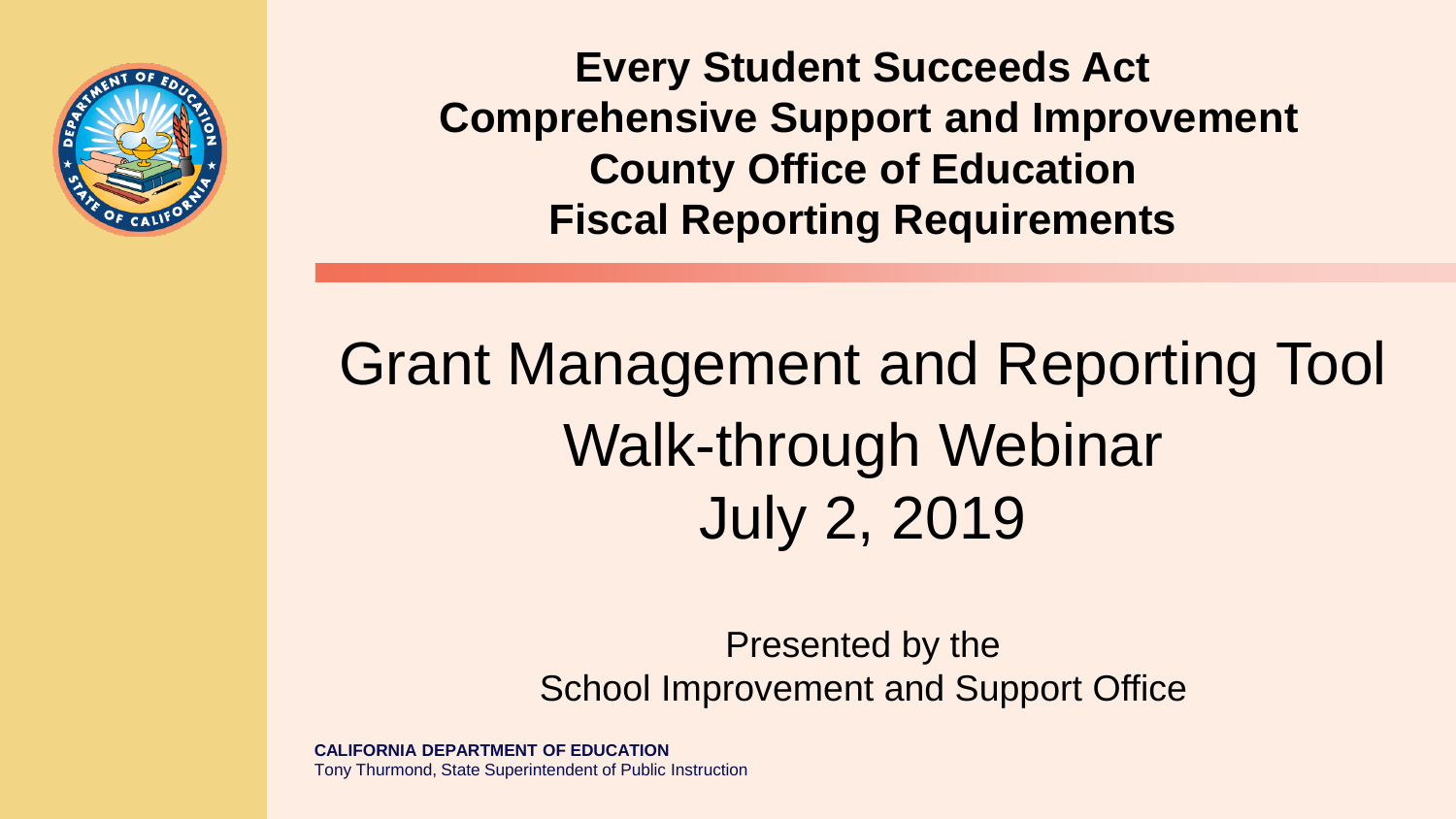

## **Acronyms and Initialisms**

- Education **and Reporting Tool**
- 
- **CSI**—Comprehensive Support Agency
- **ESSA**—Every Student and Support Office Succeeds Act of 2015
- **FY**—Fiscal Year
- **GMART**—Grant Management **CDE**—California Department of
- **COE**—County Office of **ICR**—Indirect Cost Rate
- Education **LEA**—Local Educational
- and Improvement **SISO**—School Improvement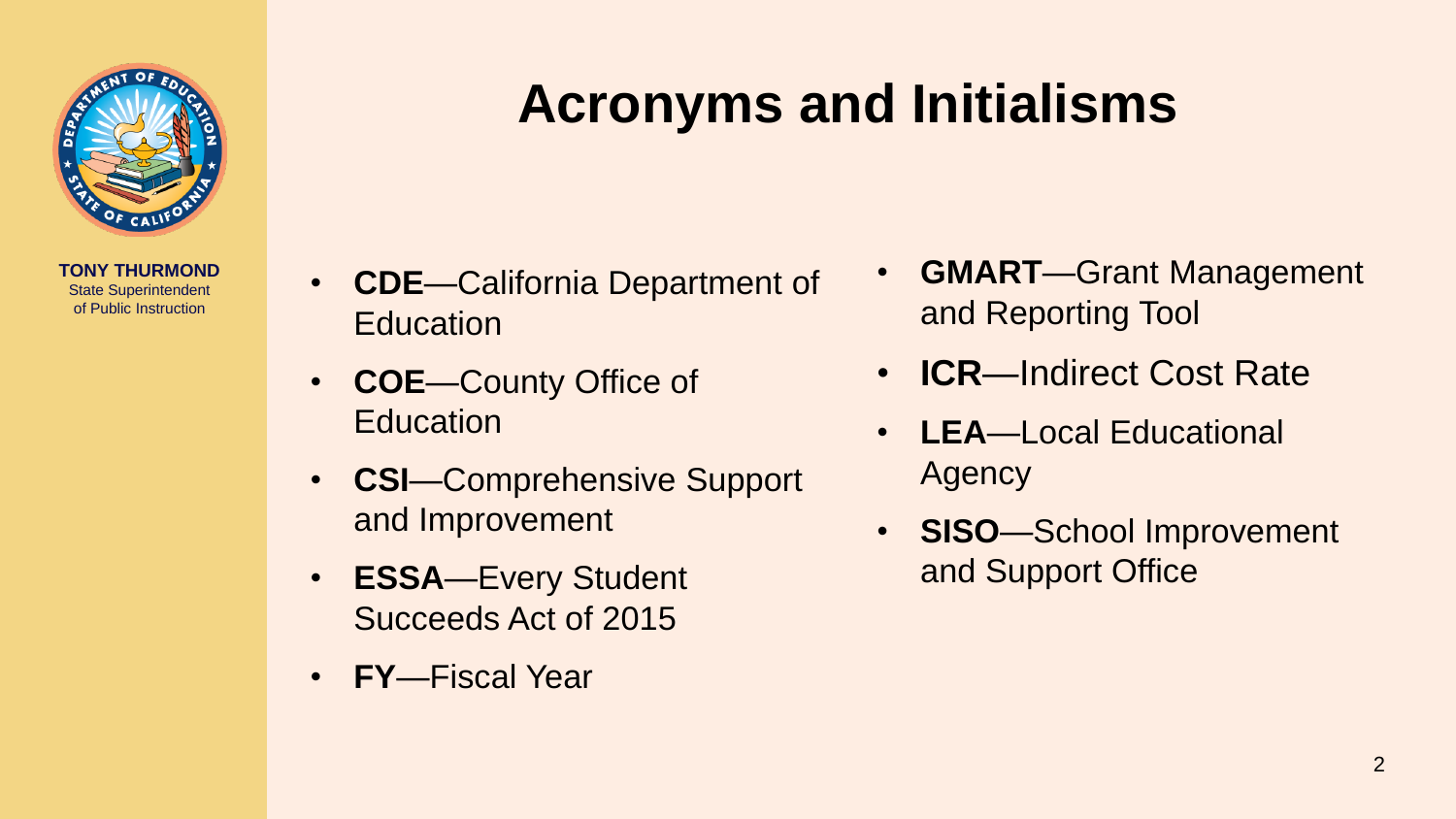

# **Housekeeping**

- Please use the chat feature to ask questions.
- A PDF of today's presentation is located on the CDE CSI web page at: [https://www.cde.ca.gov/sp/sw/t1/csicoegrantrpt.](https://www.cde.ca.gov/sp/sw/t1/csicoegrantrpt.asp) asp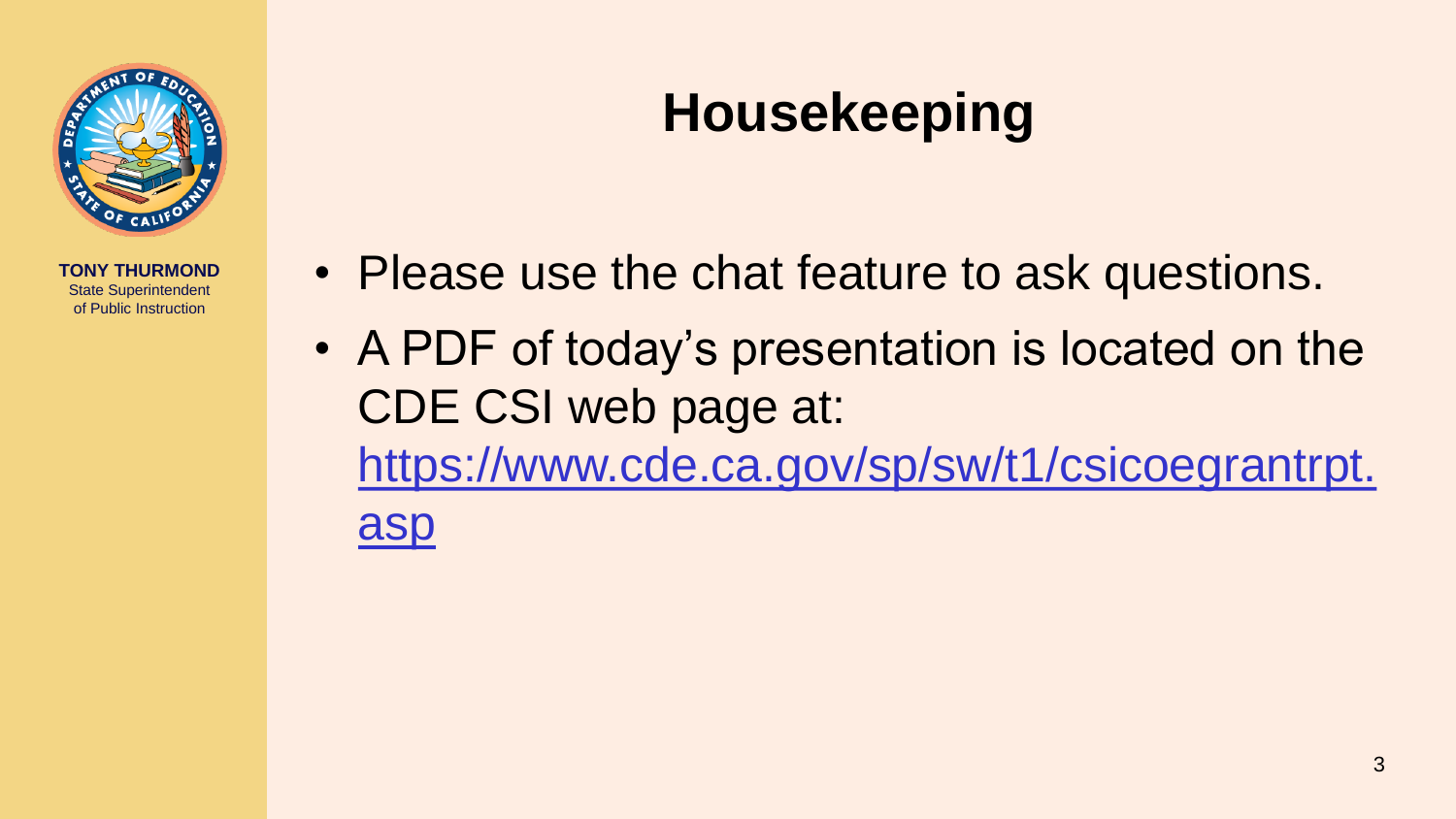

# **Agenda**

- Introduction and Overview Reporting Timeline
- GMART: Logging On CSI Funding
- GMART Tabs
- Reporting Period and Allocation Table • ESSA CSI COE
- Project Budget Revisions
- Expenditure Reports
- Report Submission and Approval Process
- 
- Apportionments
- GMART Reporting Tips
- **Resources**
- **Questions**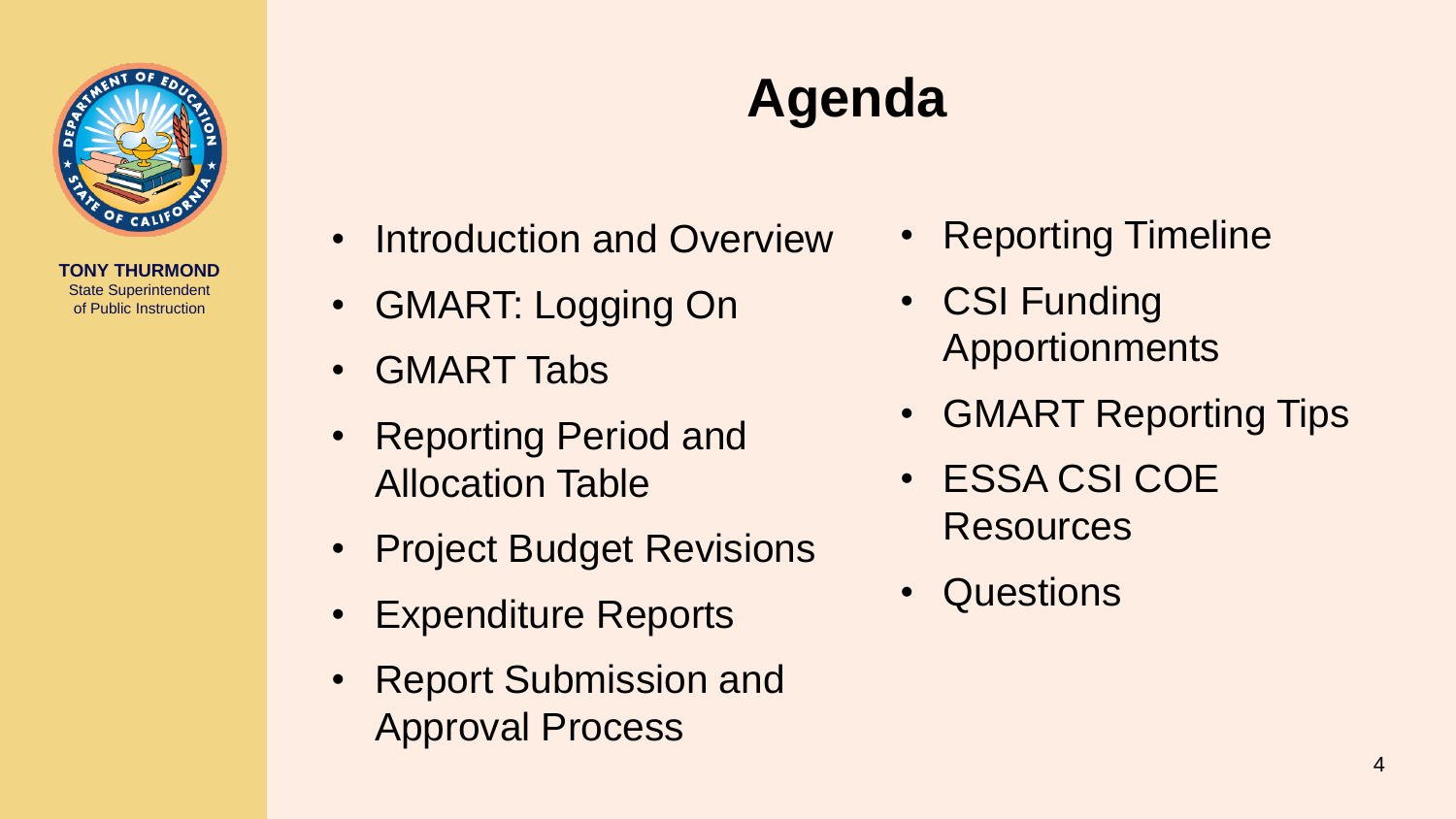

## **Introduction and Overview**

The GMART is a web-based system that allows the COE to complete and submit the Application for Funding and submit, view, and modify fiscal data, including expenditure reports. User names and passwords:

- Emailed to county superintendents on February 11, 2019
- Case-sensitive

For more information, visit the GMART instructions web page at <https://www.cde.ca.gov/sp/sw/t1/gmartinstructions.asp>.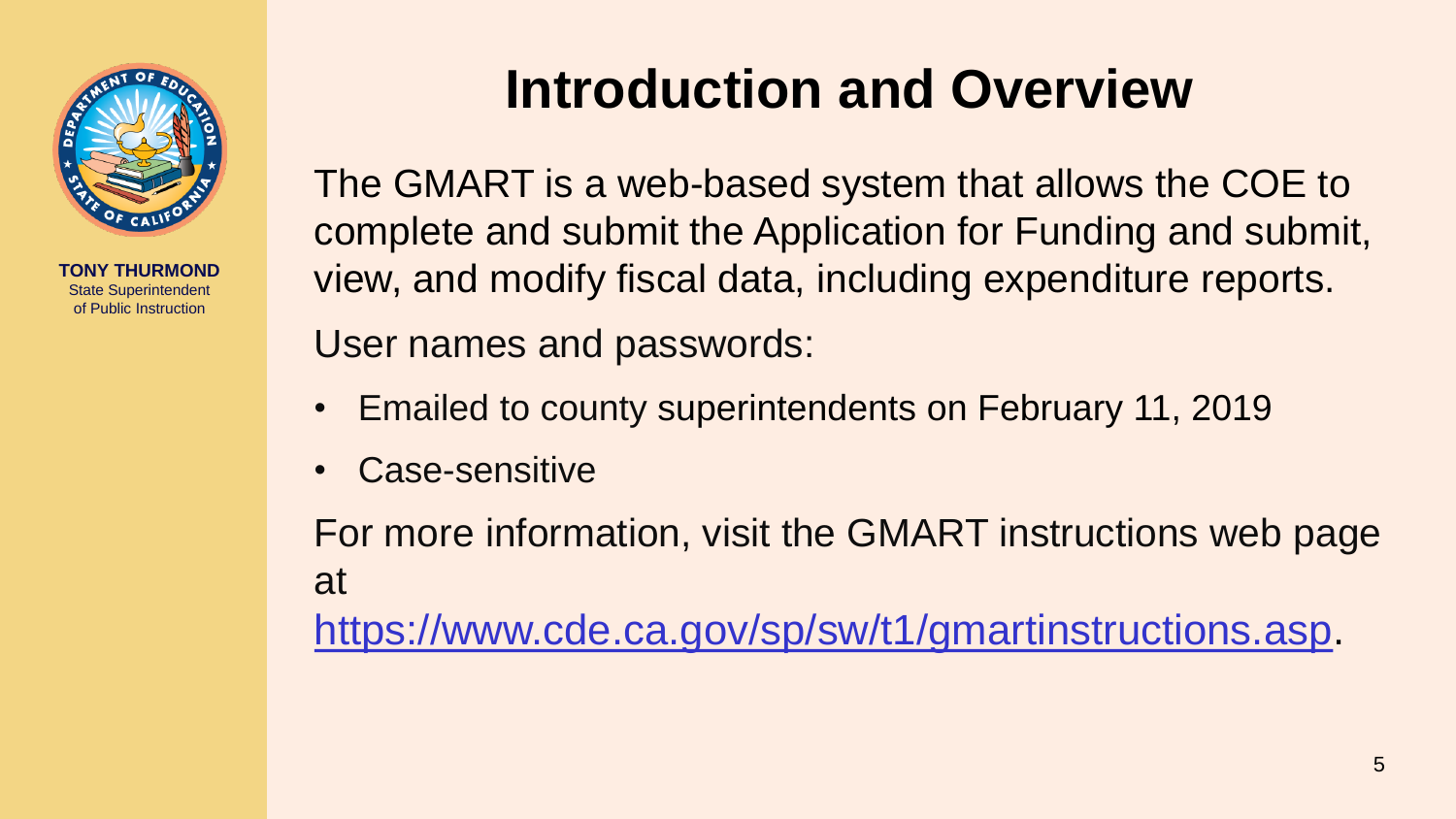

# **GMART: Logging On (1)**

## GMART home page: <https://www3.cde.ca.gov/gmart/gmartlogon.aspx>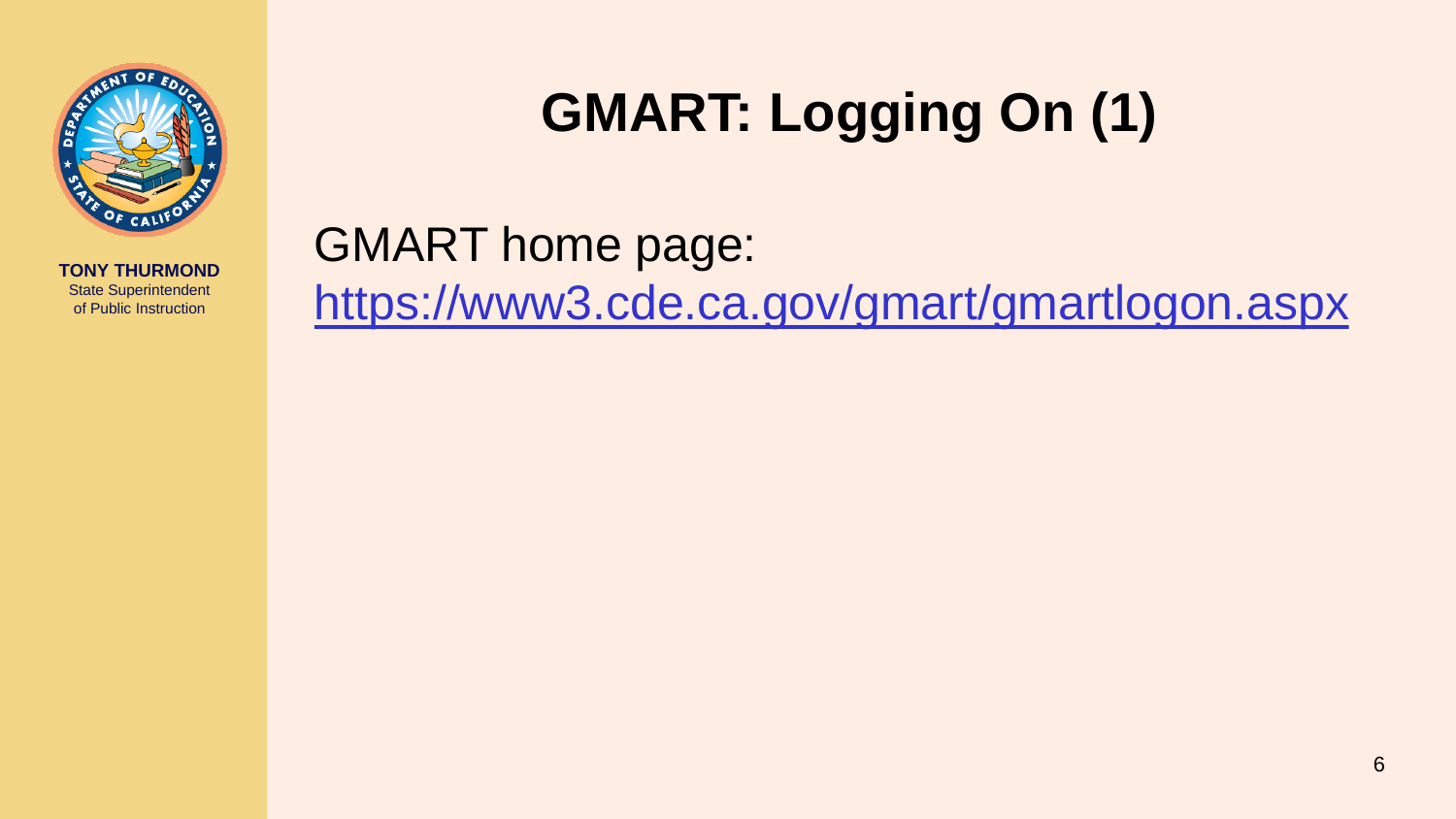

# **GMART: Logging on (2)**

Grant Management and Reporting Tool (GMART)

Logon

| Isername: |  |
|-----------|--|
|           |  |



**GMART Instructions** 

Reference the appendix for the alternative text version of slide 7.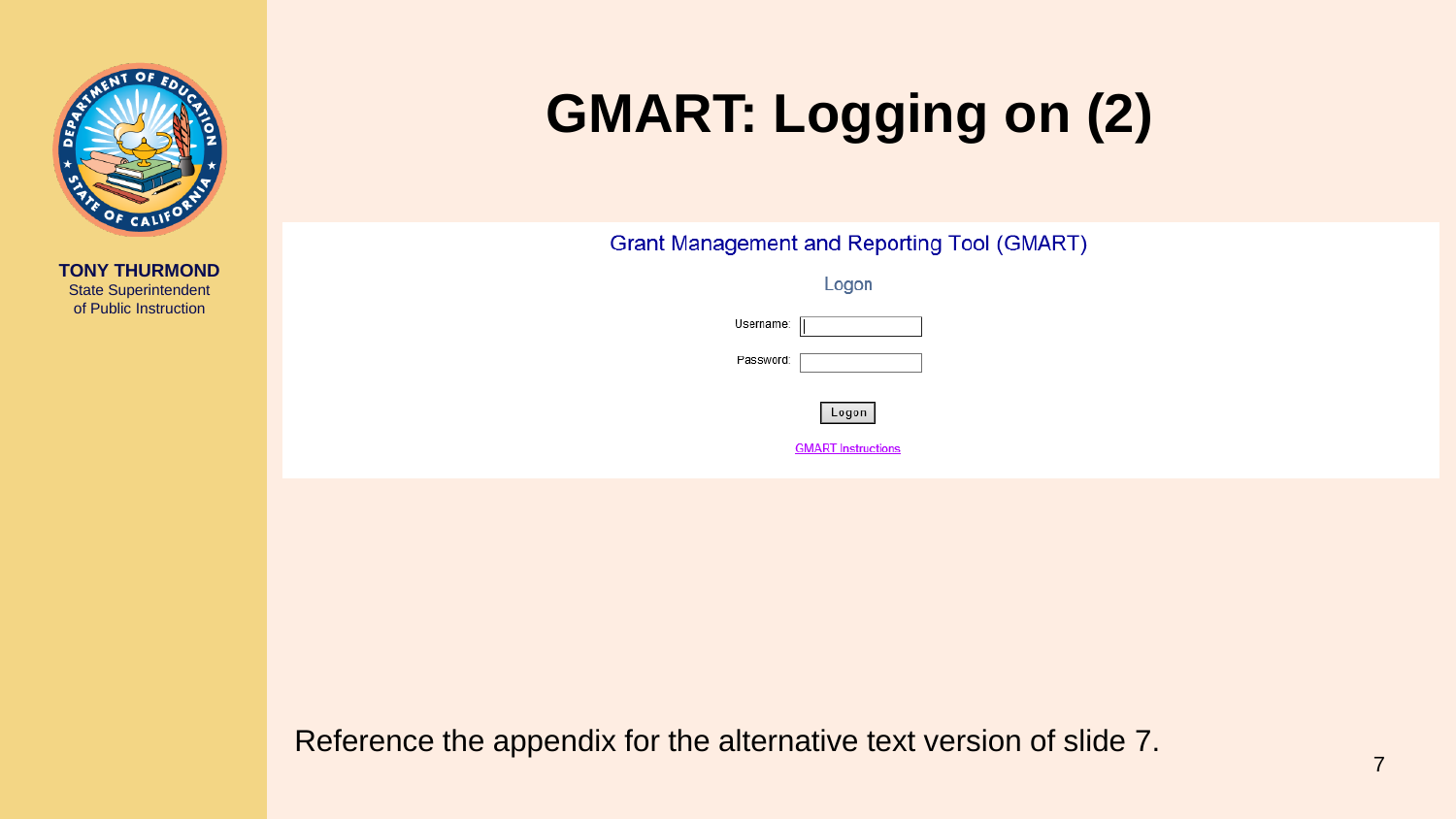

# **GMART: Logging On (3)**

| Grant Management and Reporting Tool (GMART)                                                                       |  |  |  |
|-------------------------------------------------------------------------------------------------------------------|--|--|--|
| <b>Select Grant</b>                                                                                               |  |  |  |
| Logo<br>2018-19 Every Student Succeeds Act Comprehensive Support and Improvement County Office of Education Grant |  |  |  |
| Questions: School Improvement and Support Office   SISO@cde.ca.gov   916-319-0833                                 |  |  |  |

Reference the appendix for the alternative text version of slide 8.

**GMART Help**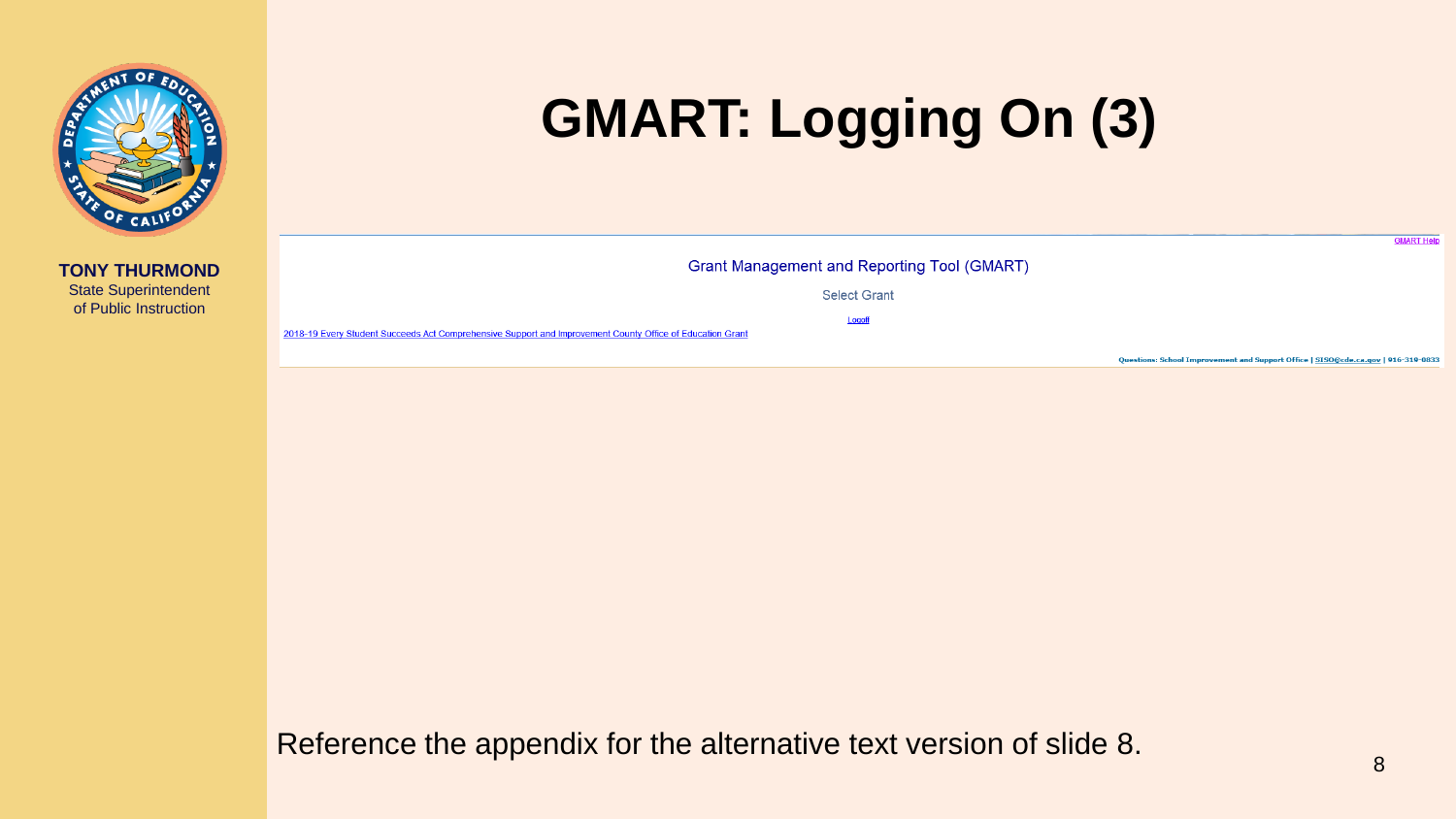

## **GMART Tabs**

#### **Grant Management and Reporting Tool (GMART)**

| <b>Project Budget</b><br>CDE Contact Info<br>COE Contact Info<br><b>Funding Application</b><br><b>GMART Home</b> | <b>Expenditure Report</b> |
|------------------------------------------------------------------------------------------------------------------|---------------------------|
|------------------------------------------------------------------------------------------------------------------|---------------------------|

Reference the appendix for the alternative text version of slide 9.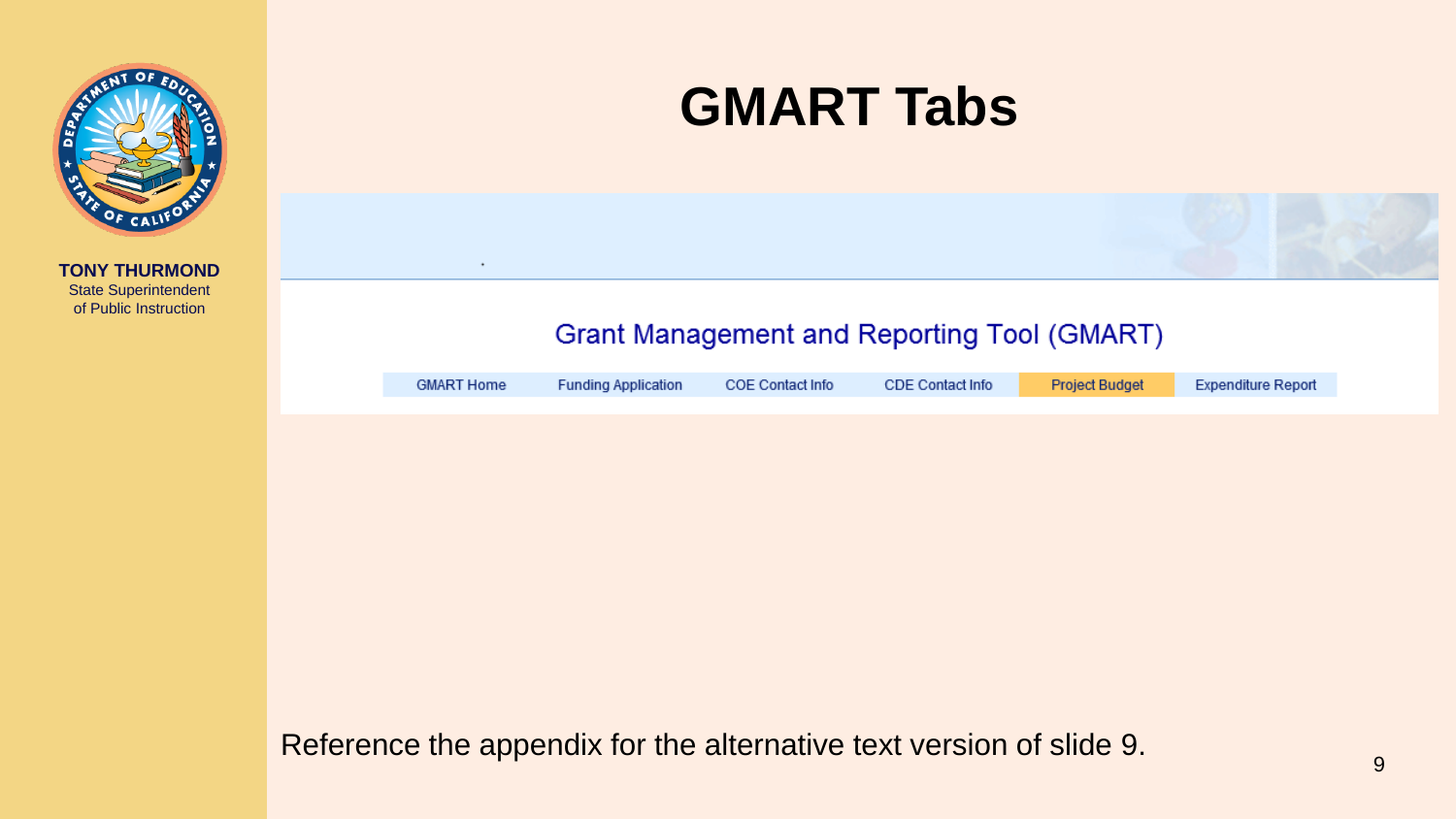

# **Funding Application Tab**

The COE can view its submitted funding application.

- Once the funding application has been approved, the COE can no longer make edits.
- Approved funding applications can only be viewed as reference documents.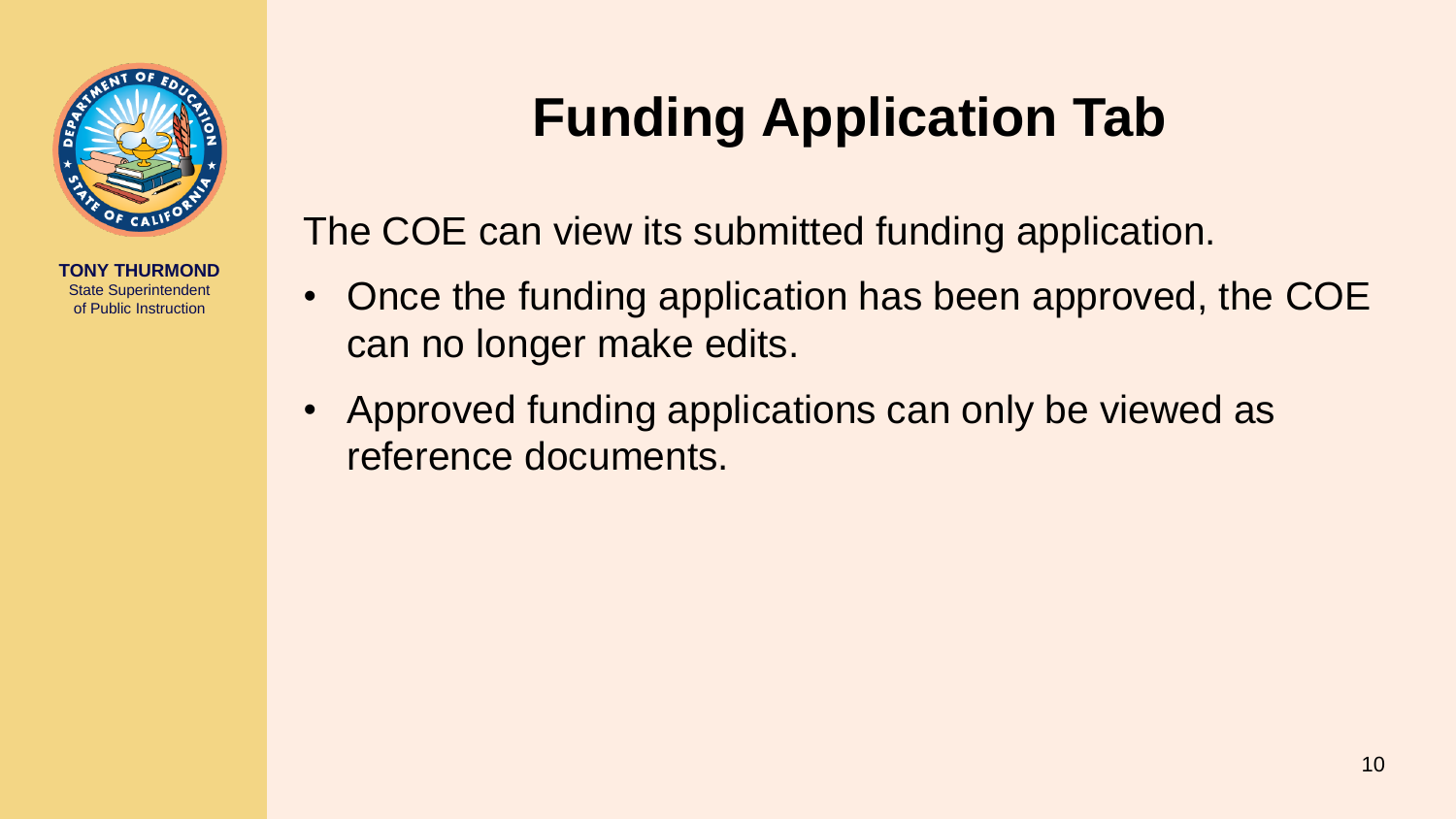

### **COE Contact Information Tab**

**Edit Contact Information** Cancel

#### **Primary Grant Coordinator First and Last Name:** Title: Phone: Ext: E-mail: Fax: **Secondary Grant Coordinator First and Last Name:** Title: Phone: Ext: E-mail: Fax: **Fiscal Coordinator First and Last Name:** Title: Phone: Ext: E-mail: Fax:

Reference the appendix for the alternative text version of slide 11.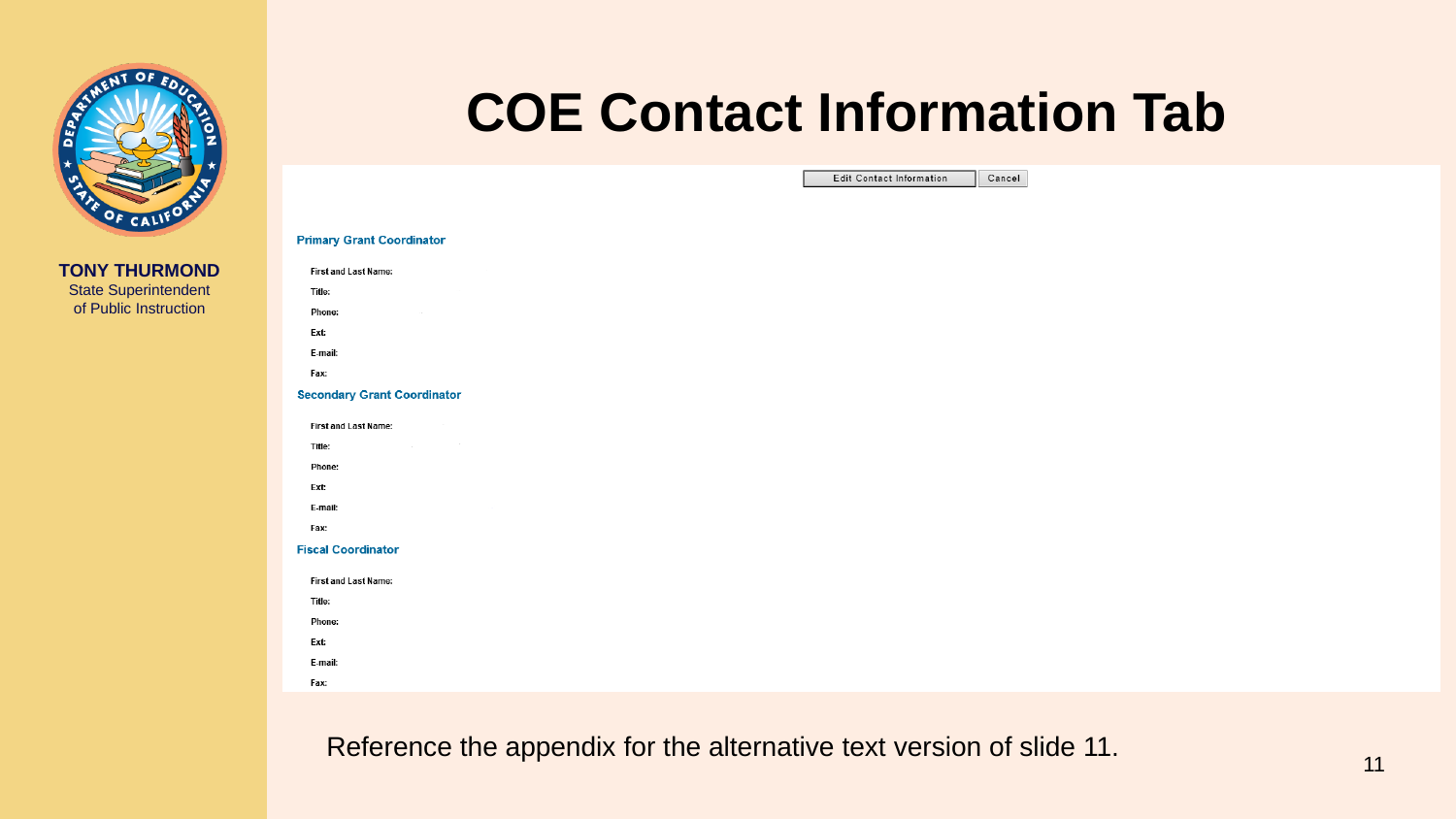

## **CDE Contact Information Tab**

#### **Grant Management and Reporting Tool (GMART)**

|                                   | <b>GMART Home</b>              | <b>Funding Application</b> | COE Contact Info | <b>CDE Contact Info</b> | <b>Project Budget</b> | <b>Expenditure Report</b> |  |
|-----------------------------------|--------------------------------|----------------------------|------------------|-------------------------|-----------------------|---------------------------|--|
|                                   |                                |                            |                  | Logoff                  |                       |                           |  |
|                                   |                                |                            |                  |                         |                       |                           |  |
|                                   | <b>CDE Contact Information</b> |                            |                  |                         |                       |                           |  |
|                                   |                                |                            |                  |                         |                       |                           |  |
| <b>County Office of Education</b> |                                |                            |                  |                         |                       |                           |  |
|                                   |                                |                            |                  |                         |                       |                           |  |

ovement and Support Office by email at **ESSACOE@cde.ca.gov** or by phone at 916-319-0833.

Reference the appendix for the alternative text version of slide 12.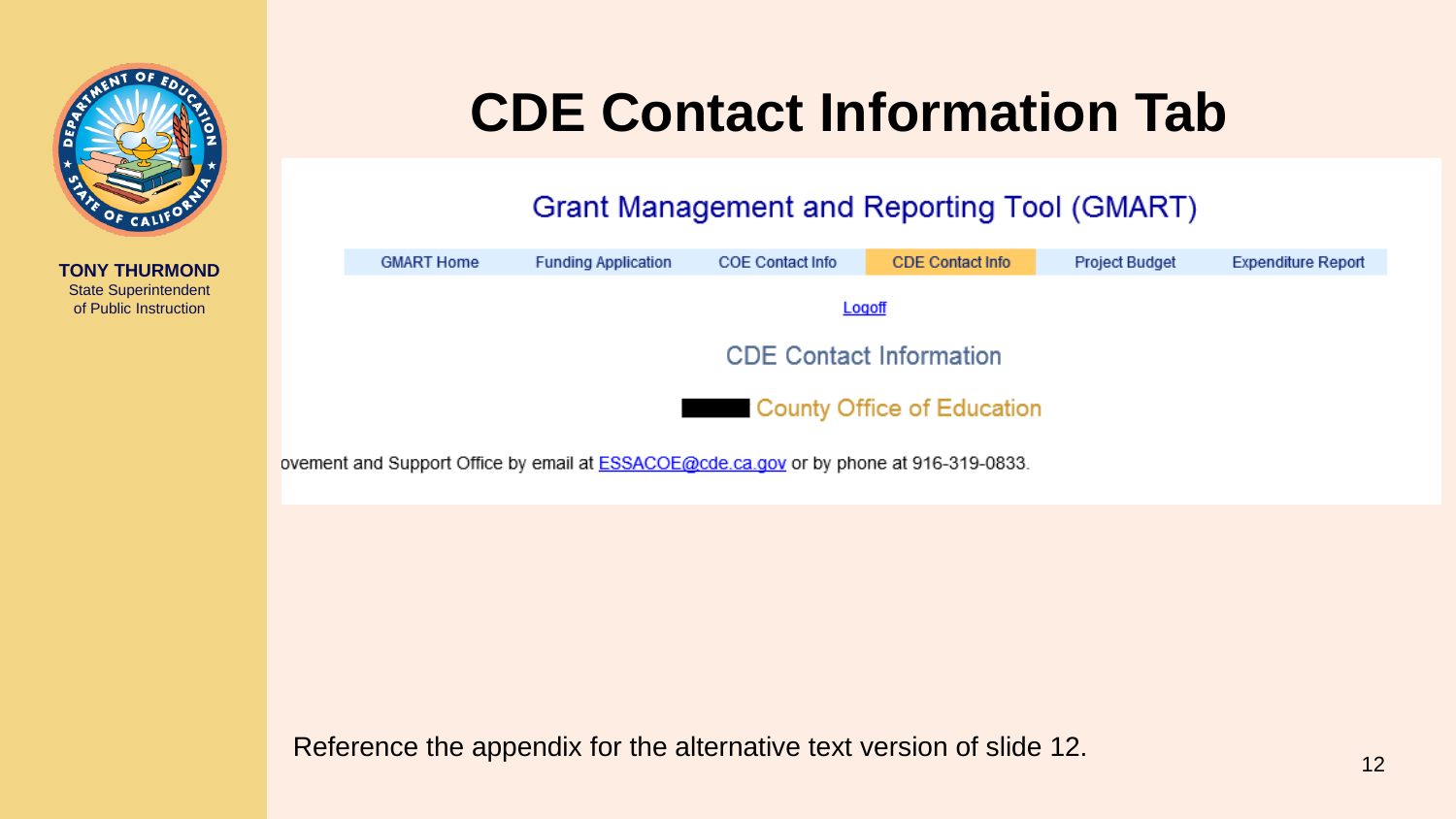

## **Project Budget Revision Rule**

A Project Budget Revision request is required when expenditure amounts claimed for object codes are in excess of 10 percent of the last approved budget.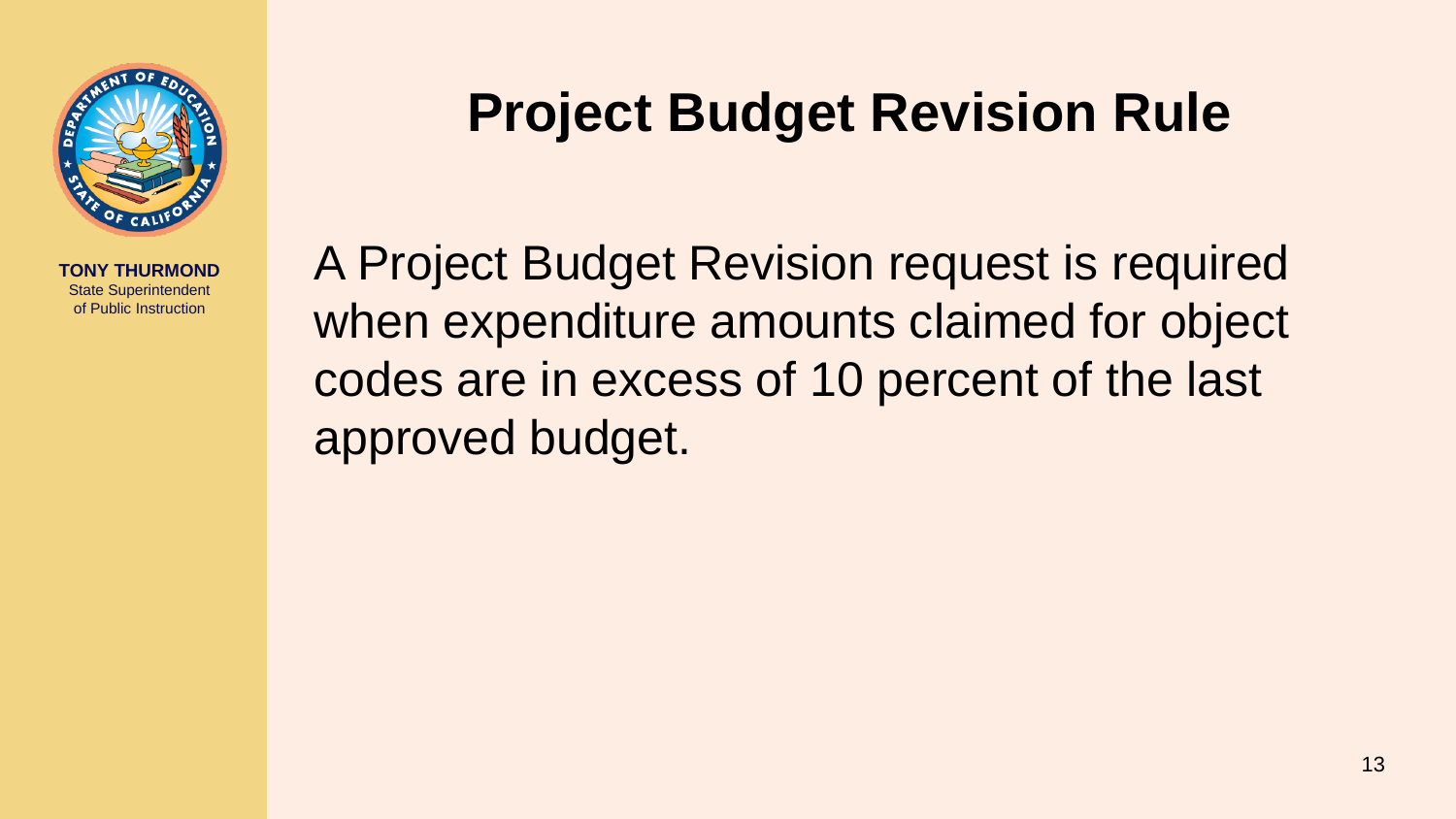

# **Budget Revisions (1)**

| <b>Report</b><br><b>Name</b>  | <b>Reporting</b><br><b>Data</b> | <b>Performance</b><br><b>Period</b>             | <b>Reporting Due</b><br><b>Date</b> | <b>Budget Revision</b><br><b>Due Date</b> |
|-------------------------------|---------------------------------|-------------------------------------------------|-------------------------------------|-------------------------------------------|
| <b>Report 1</b>               | <b>Expenditures</b>             | March 18, 2019,<br>to June 30, 2019             | <b>July 31, 2019</b>                | <b>July 15, 2019</b>                      |
| <b>Report 2</b>               | <b>Expenditures</b>             | July 1, 2019, to<br>October 31, 2019 2019       | November 29,                        | November 15,<br>2019                      |
| <b>Report 3</b>               | <b>Expenditures</b>             | November 1,<br>2019, to<br>February 29,<br>2020 | March 31, 2020                      | March 15, 2020                            |
| <b>Final</b><br><b>Report</b> | <b>Expenditures</b>             | March 1, 2020,<br>to June 30, 2020              | July 31, 2020                       | July 15, 2020                             |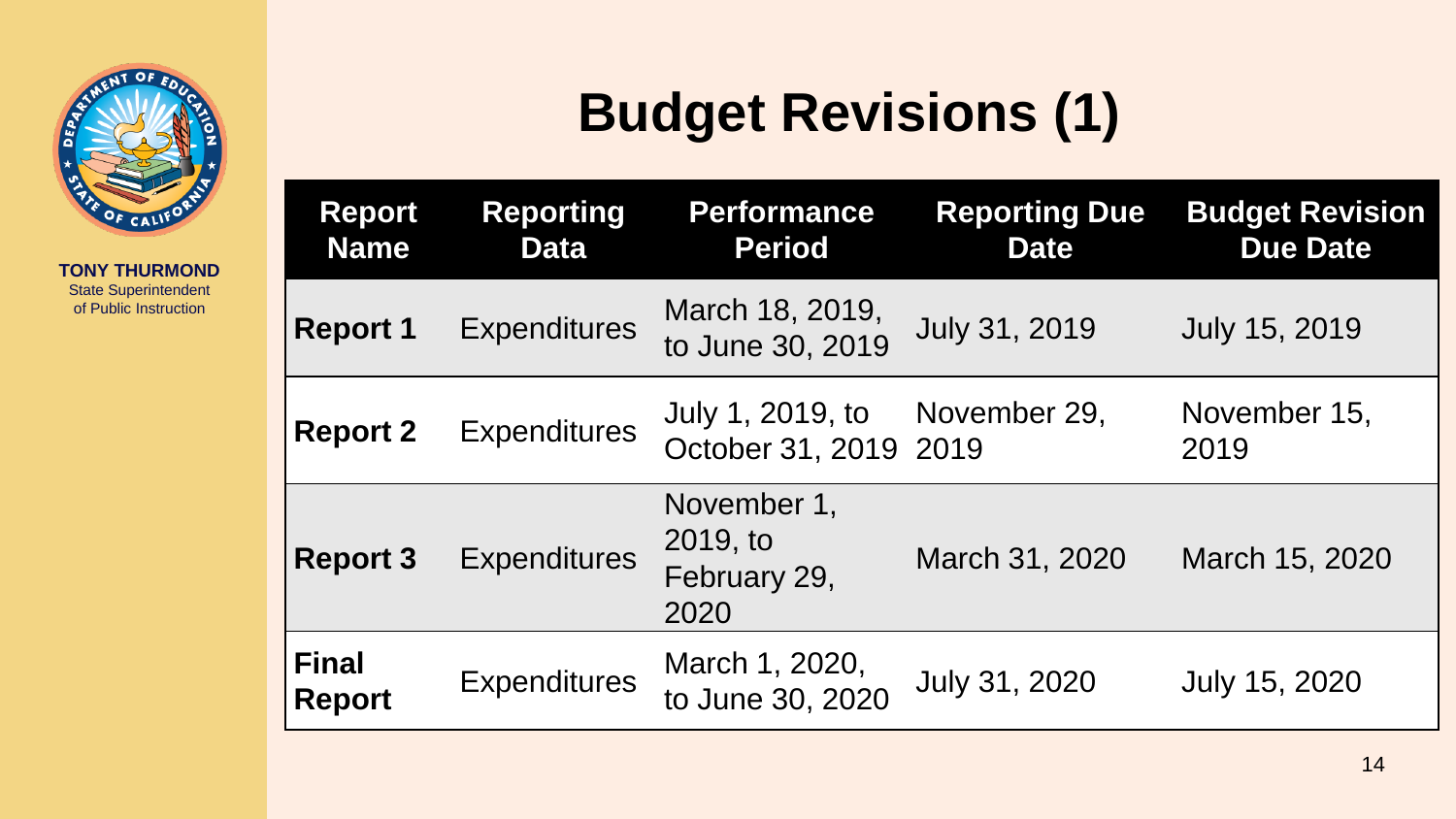

## **Budget Revisions Status Indicators**

- **1. Project Budget Revision Pending CDE Review**: a project budget revision has been submitted and the CDE is reviewing the submission.
- **2. Project Budget Revision Approved**: the project budget revision has been reviewed and is approved.
- **3. Project Budget Revision Not Approved**: the project budget revision has been reviewed and is not approved.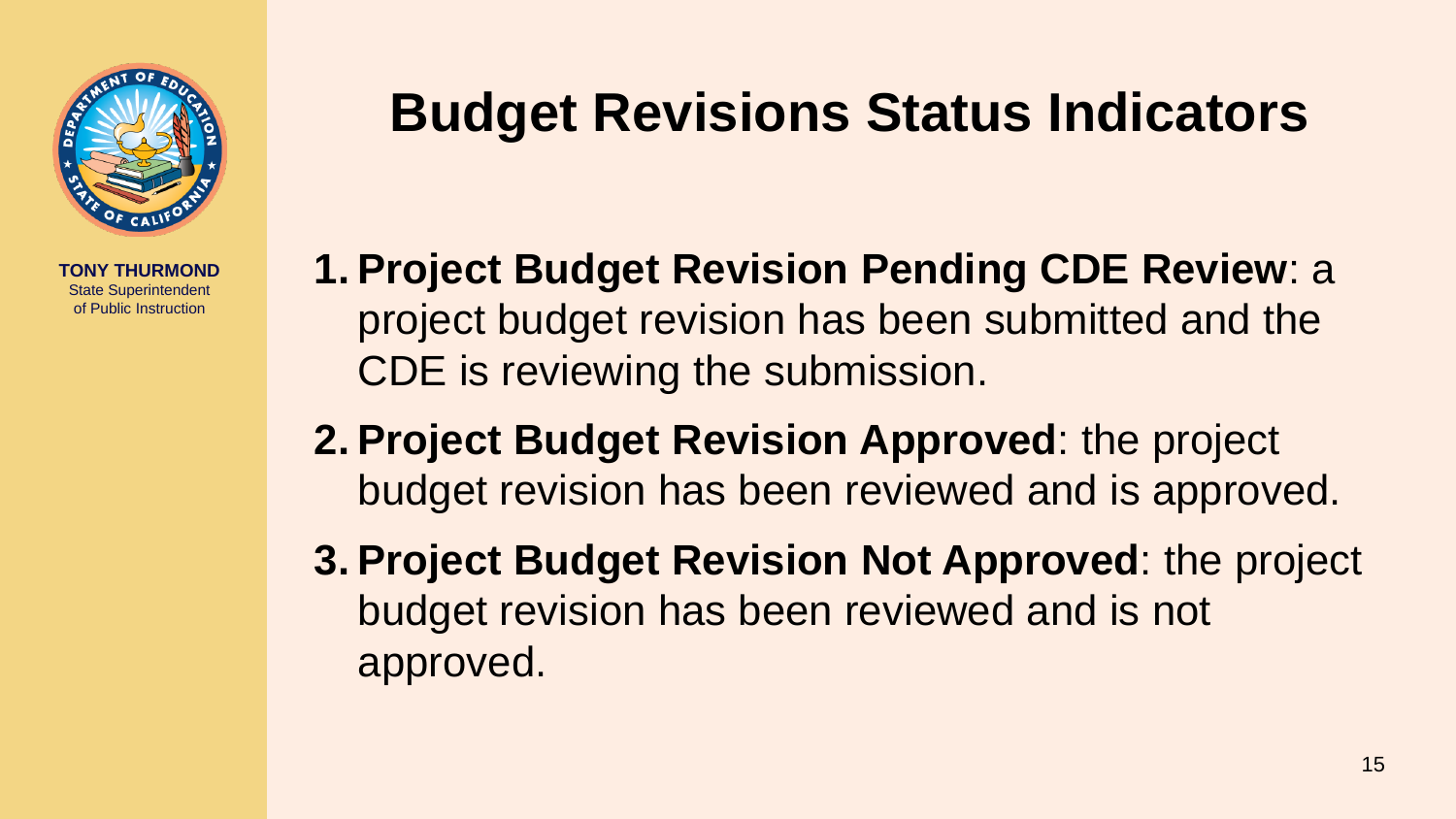

## **Budget Revision Tab**



Current Project Budget Status: (Project Budget Revision Approved)

| <b>County Office of Education</b> | FY 2018-19 Allocation Amount | <b>Maximum Indirect Cost</b><br><b>Amount Allowed</b> |
|-----------------------------------|------------------------------|-------------------------------------------------------|
| County Office of Education        | \$56,657.00                  | \$5,332.61                                            |

| ** - There are no data in this field |  |
|--------------------------------------|--|
|--------------------------------------|--|

| <b>Object Code</b>                                  | <b>Current Project</b><br><b>Budget Amount</b> | <b>Current Expenditure Justification</b> | <b>Revised Project</b><br><b>Budget Amount</b> | Difference in Project<br><b>Budget</b> | <b>Revised Expenditure Justification</b> | <b>COE Action</b> |
|-----------------------------------------------------|------------------------------------------------|------------------------------------------|------------------------------------------------|----------------------------------------|------------------------------------------|-------------------|
| 1000-1999 Certificated Personnel Salaries           | \$42,284.43                                    | Staff Salary to support work with LEAs   | \$42,284.43                                    | \$0.00                                 | Staff Salary to support work with LEAs   | Edit              |
| 2000-2999 Classified Personnel Salaries             | \$0.00                                         | <b>A68</b>                               | \$0.00                                         | \$0.00                                 | <b>BRR</b>                               | Edit              |
| 3000-3999 Employee Benefits                         | \$9,040.00                                     | <b>Employee Benefits</b>                 | \$9,040.00                                     | \$0.00                                 | <b>Employee Benefits</b>                 | Edit              |
| 4000-4999 Books and Supplies                        | \$0.00                                         | ***                                      | \$0.00                                         | \$0.00                                 | <b>With</b>                              | Edit              |
| 5000-5999 Services and Other Operating Expenditures | \$0.00                                         | ***                                      | \$0.00                                         | \$0.00                                 | <b>GAA</b>                               | Edit              |
| 7310 Indirect Cost (2018-19 Indirect Cost Rate)     | \$5,332.57                                     | Indirect at 10.39%                       | \$5,332.57                                     | \$0.00                                 | Indirect at 10.39%                       | Edit              |
| 5100 (Sub-agreements over \$25,000)                 | \$0.00                                         | ***                                      | \$0.00                                         | \$0.00                                 | ***                                      | Edit              |
| <b>Total Budget Amount</b>                          | \$56,657.00                                    | ***                                      | \$56,657.00                                    | \$0.00                                 | <b>GAA</b>                               | n/a               |

Please provide additional remarks (if needed):

Show Remarks History

Export Budget to Excel

Reference the appendix for the alternative text version of slide 16.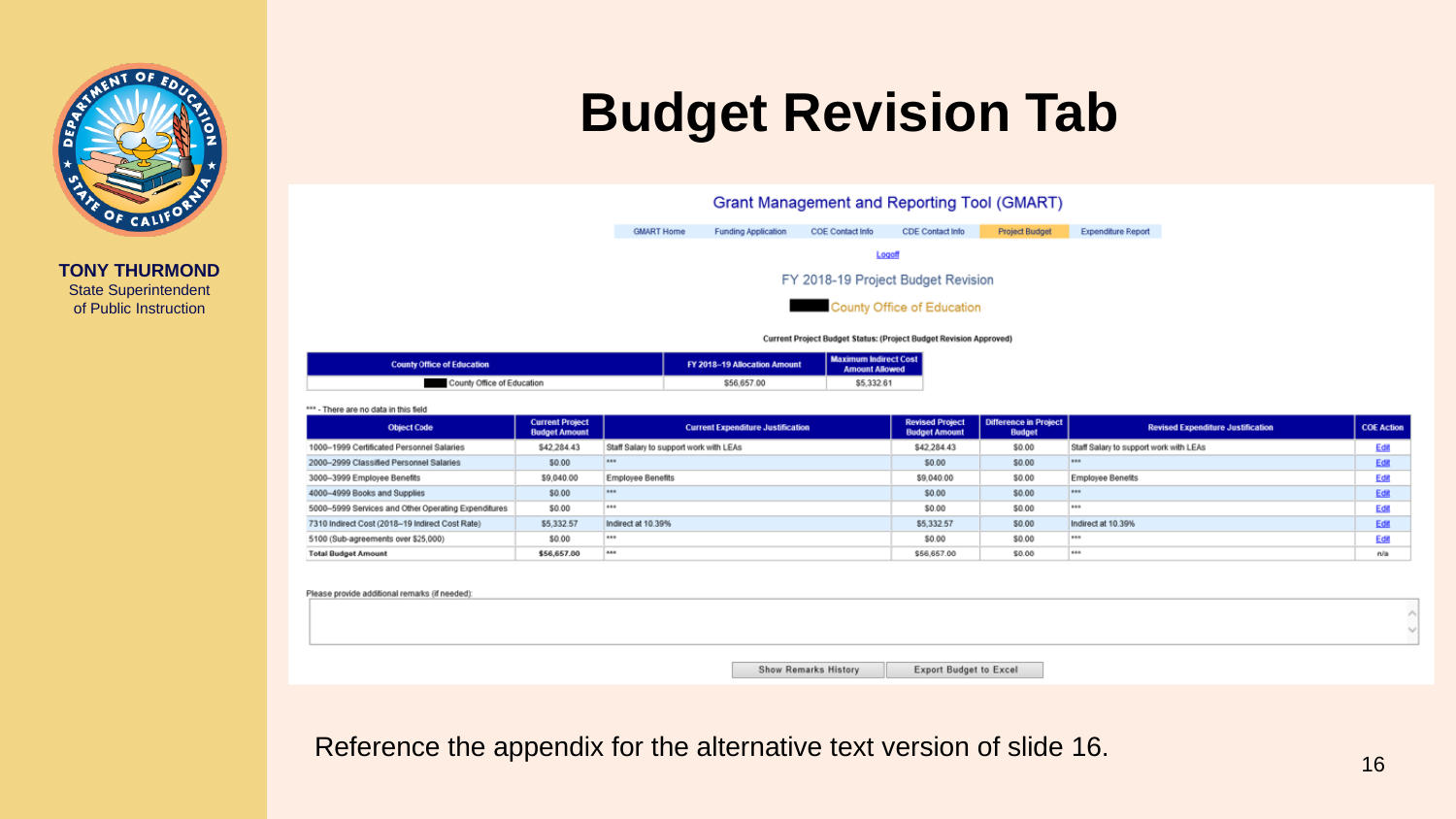

# **Grant Reporting Timeline**

| <b>Report</b><br><b>Name</b>  | Reporting<br><b>Data</b> | <b>Performance</b><br><b>Period</b>       | <b>Reporting Due</b><br><b>Date</b> |
|-------------------------------|--------------------------|-------------------------------------------|-------------------------------------|
| <b>Report 1</b>               | <b>Expenditures</b>      | March 18, 2019, to<br>June 30, 2019       | <b>July 31, 2019</b>                |
| <b>Report 2</b>               | <b>Expenditures</b>      | July 1, 2019, to<br>October 31, 2019      | November 29, 2019                   |
| <b>Report 3</b>               | <b>Expenditures</b>      | November 1, 2019,<br>to February 29, 2020 | March 31, 2020                      |
| <b>Final</b><br><b>Report</b> | <b>Expenditures</b>      | March 1, 2020, to<br>June 30, 2020        | July 31, 2020                       |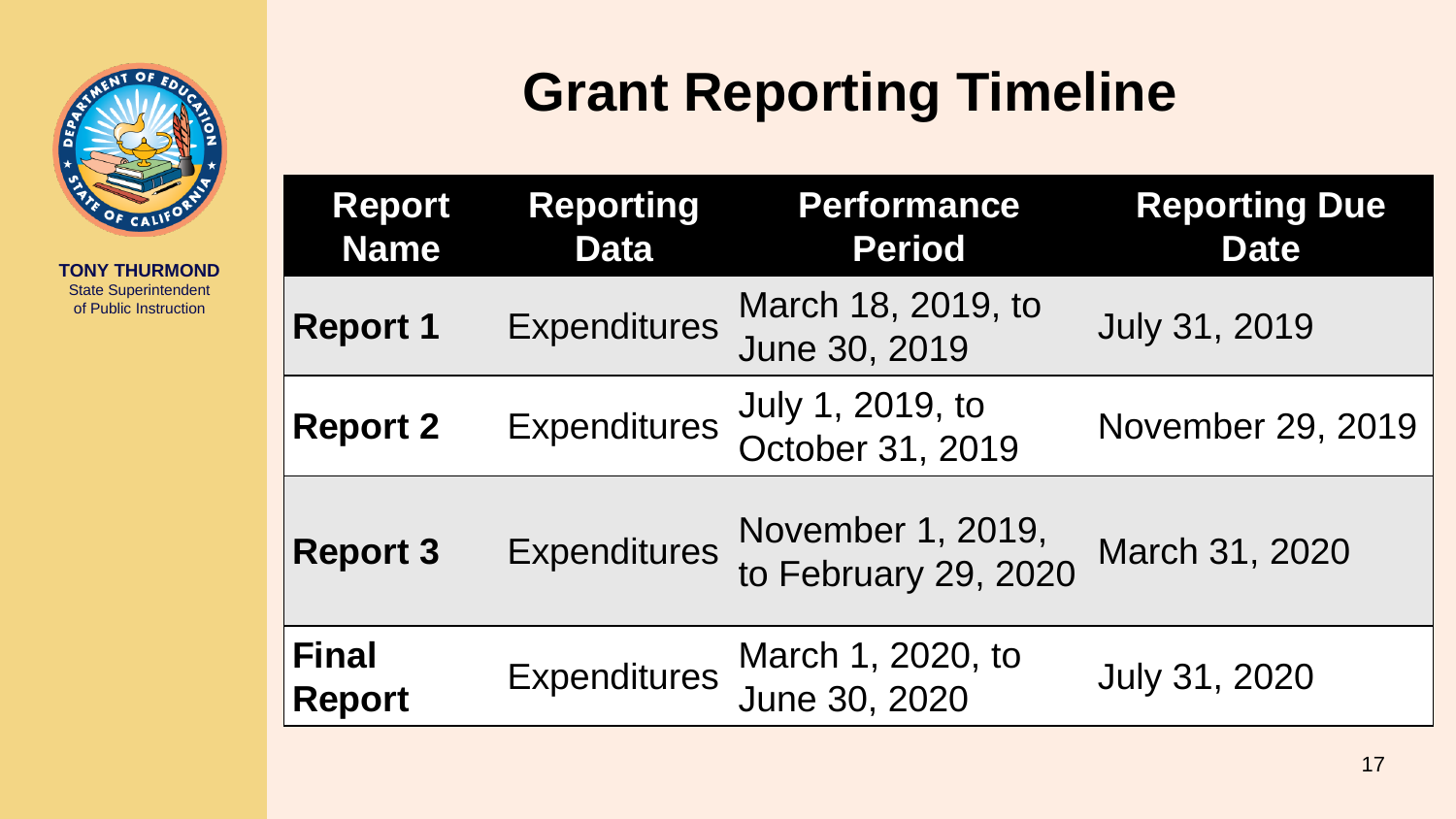

## **Expenditure Report Tab**

| Grant Management and Reporting Tool (GMART) |                            |                         |                         |                       |                           |
|---------------------------------------------|----------------------------|-------------------------|-------------------------|-----------------------|---------------------------|
| <b>GMART Home</b>                           | <b>Funding Application</b> | <b>COE Contact Info</b> | <b>CDE Contact Info</b> | <b>Project Budget</b> | <b>Expenditure Report</b> |
| Logoff                                      |                            |                         |                         |                       |                           |
| FY 2018-19 Expenditure Report               |                            |                         |                         |                       |                           |
| <b>County Office of Education</b>           |                            |                         |                         |                       |                           |
| Status: (Quarter: 1 (Current Quarter))      |                            |                         |                         |                       |                           |
| FY 2018-19 Allocation Amount                |                            |                         |                         |                       |                           |

| <b>County Office of Education</b> | <b>FY 2018-19 Allocation Amount</b> |  |
|-----------------------------------|-------------------------------------|--|
| r County Office of Education      | \$56,657.00                         |  |

#### \*\*\* - There are no data in this field

| <b>Object Code</b>                                     | <b>Current Project</b><br><b>Budget Amount</b> | <b>Current Expenditure Justification</b> | (3/18/19-6/30/19)<br><b>Reporting Period)</b> | <b>Expenditure Report 1   Expenditure Report 2  </b><br>(7/1/19-10/31/19)<br><b>Reporting Period)</b> | <b>Expenditure Report 3</b><br>(11/1/19-2/29/20<br><b>Reporting Period)</b> | <b>Final Report</b><br>(3/1/20-6/30/20)<br><b>Reporting Period)</b> | <b>Expenditure</b><br>to Date | <b>Balance Remaining</b> | <b>COE Action</b> |
|--------------------------------------------------------|------------------------------------------------|------------------------------------------|-----------------------------------------------|-------------------------------------------------------------------------------------------------------|-----------------------------------------------------------------------------|---------------------------------------------------------------------|-------------------------------|--------------------------|-------------------|
| 1000-1999 Certificated Personnel Salaries              | \$42,284.43                                    | Staff Salary to support work with LEAs   | \$0.00                                        | \$0.00                                                                                                | \$0.00                                                                      | \$0.00                                                              | \$0.00                        | \$42,284.43              | Edit              |
| 2000-2999 Classified Personnel Salaries                | \$0.00                                         | ***                                      | \$0.00                                        | \$0.00                                                                                                | \$0.00                                                                      | \$0.00                                                              | \$0.00                        | \$0.00                   | Edit              |
| 3000-3999 Employee Benefits                            | \$9,040.00                                     | <b>Employee Benefits</b>                 | \$0.00                                        | \$0.00                                                                                                | \$0.00                                                                      | \$0.00                                                              | \$0.00                        | \$9,040.00               | Edit              |
| 4000-4999 Books and Supplies                           | \$0.00                                         | ***                                      | \$0.00                                        | \$0.00                                                                                                | \$0.00                                                                      | \$0.00                                                              | \$0.00                        | \$0.00                   | Edit              |
| 5000-5999 Services and Other Operating<br>Expenditures | \$0.00                                         | $***$                                    | \$0.00                                        | \$0.00                                                                                                | \$0.00                                                                      | \$0.00                                                              | \$0.00                        | \$0.00                   | Edit              |
| 7310 Indirect Cost (2018-19 Indirect Cost<br>Rate)     | \$5,332.57                                     | Indirect at 10.39%                       | \$0.00                                        | \$0.00                                                                                                | \$0.00                                                                      | \$0.00                                                              | \$0.00                        | \$5,332.57               | Edit              |
| 5100 (Sub-agreements over \$25,000)                    | \$0.00                                         | ***                                      | \$0.00                                        | \$0.00                                                                                                | \$0.00                                                                      | \$0.00                                                              | \$0.00                        | \$0.00                   | Edit              |
| <b>Total Budget Amount</b>                             | \$56,657.00                                    | ***                                      | \$0.00                                        | \$0.00                                                                                                | \$0.00                                                                      | \$0.00                                                              | \$0.00                        | \$56,657.00              | n/a               |

| <b>Description</b>              |        |        | Expenditure Report   Expenditure Report   Expenditure Report | <b>Final</b><br>Report |
|---------------------------------|--------|--------|--------------------------------------------------------------|------------------------|
| Maximum allowable indirect cost | \$0.00 | \$0.00 | \$0.00                                                       | \$0.00                 |

| Please provide additional remarks (if needed): |                      |                                    |  |
|------------------------------------------------|----------------------|------------------------------------|--|
|                                                |                      |                                    |  |
|                                                |                      |                                    |  |
|                                                |                      |                                    |  |
|                                                |                      | Submit Expenditure Report          |  |
|                                                | Show Remarks History | <b>Export Expenditure to Excel</b> |  |

<sup>18</sup> Reference the appendix for the alternative text version of slide 18.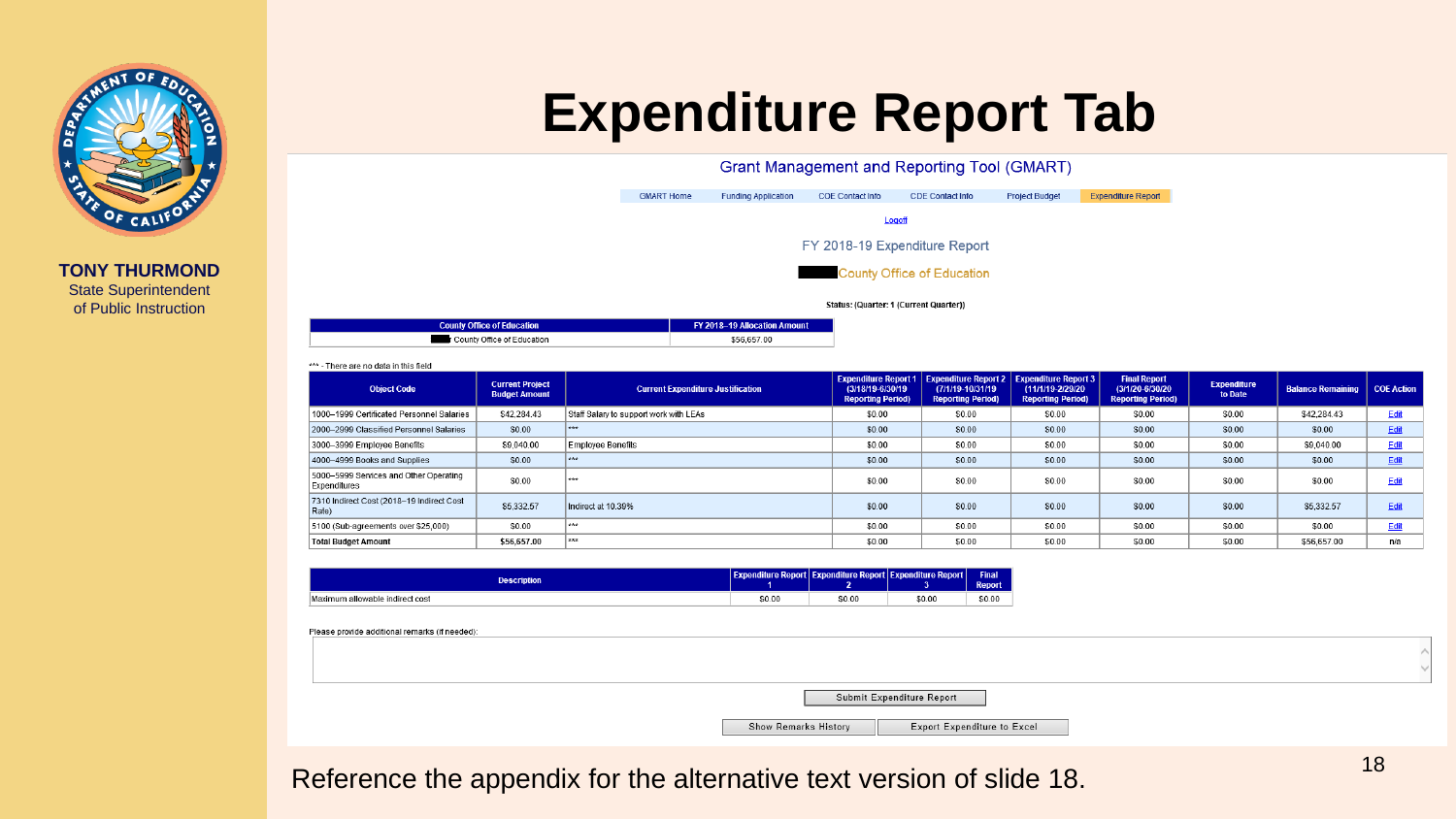

## **Submission and Approval Process**

| Grant Management and Reporting Tool (GMART) |                            |                         |                         |                       |                           |  |  |
|---------------------------------------------|----------------------------|-------------------------|-------------------------|-----------------------|---------------------------|--|--|
| <b>GMART Home</b>                           | <b>Funding Application</b> | <b>COE Contact Info</b> | <b>CDE Contact Info</b> | <b>Project Budget</b> | <b>Expenditure Report</b> |  |  |
| Logoff                                      |                            |                         |                         |                       |                           |  |  |
| FY 2018-19 Expenditure Report               |                            |                         |                         |                       |                           |  |  |
| <b>County Office of Education</b>           |                            |                         |                         |                       |                           |  |  |
| Status: (Quarter: 1 (Submitted Quarter))    |                            |                         |                         |                       |                           |  |  |

| <b>County Office of Education</b> | <b>FY 2018-19 Allocation Amount</b> |
|-----------------------------------|-------------------------------------|
| County Office of Education        | \$56,657.00                         |

| <b>Object Code</b>                                     | <b>Current Project Budget</b><br>Amount | <b>Current Expenditure Justification</b> | <b>Expenditure Report 1</b><br>(3/18/19-6/30/19)<br><b>Reporting Period)</b> | <b>Expenditure Report 2</b><br>(7/1/19-10/31/19)<br><b>Reporting Period)</b> | <b>Expenditure Report 3</b><br>(11/1/19-2/29/20<br><b>Reporting Period)</b> | <b>Final Report</b><br>(3/1/20-6/30/20<br><b>Reporting Period)</b> | <b>Expenditure</b><br>to Date | <b>Balance Remaining</b> |
|--------------------------------------------------------|-----------------------------------------|------------------------------------------|------------------------------------------------------------------------------|------------------------------------------------------------------------------|-----------------------------------------------------------------------------|--------------------------------------------------------------------|-------------------------------|--------------------------|
| 1000-1999 Certificated Personnel Salaries              | \$42,284.43                             | Staff Salary to support work with LEAs   | \$9,000.00                                                                   | \$0.00                                                                       | \$0.00                                                                      | \$0.00                                                             | \$9,000.00                    | \$33,284.43              |
| 2000-2999 Classified Personnel Salaries                | \$0.00                                  | ***                                      | \$0.00                                                                       | \$0.00                                                                       | \$0.00                                                                      | \$0.00                                                             | \$0.00                        | \$0.00                   |
| 3000-3999 Employee Benefits                            | \$9,040.00                              | <b>Employee Benefits</b>                 | \$0.00                                                                       | \$0.00                                                                       | \$0.00                                                                      | \$0.00                                                             | \$0.00                        | \$9,040.00               |
| 4000-4999 Books and Supplies                           | \$0.00                                  | ***                                      | \$0.00                                                                       | \$0.00                                                                       | \$0.00                                                                      | \$0.00                                                             | \$0.00                        | \$0.00                   |
| 5000-5999 Services and Other Operating<br>Expenditures | \$0.00                                  | ***                                      | \$0.00                                                                       | \$0.00                                                                       | \$0.00                                                                      | \$0.00                                                             | \$0.00                        | \$0.00                   |
| 7310 Indirect Cost (2018-19 Indirect Cost Rate)        | \$5.332.57                              | Indirect at 10.39%                       | \$0.00                                                                       | \$0.00                                                                       | \$0.00                                                                      | \$0.00                                                             | \$0.00                        | \$5,332.57               |
| 5100 (Sub-agreements over \$25,000)                    | \$0.00                                  | ***                                      | \$0.00                                                                       | \$0.00                                                                       | \$0.00                                                                      | \$0.00                                                             | \$0.00                        | \$0.00                   |
| <b>Total Budget Amount</b>                             | \$56,657.00                             | ***                                      | \$9,000.00                                                                   | \$0.00                                                                       | \$0.00                                                                      | \$0.00                                                             | \$9,000.00                    | \$47,657.00              |

| <b>Description</b>              |          |        | Expenditure Report Expenditure Report Expenditure Report | <b>Final</b><br>Report |
|---------------------------------|----------|--------|----------------------------------------------------------|------------------------|
| Maximum allowable indirect cost | \$935.10 | \$0.00 | \$0.00                                                   | \$0.00                 |

| Please provide additional remarks (if needed): |                                                            |  |
|------------------------------------------------|------------------------------------------------------------|--|
|                                                |                                                            |  |
|                                                |                                                            |  |
|                                                | Show Remarks History<br><b>Export Expenditure to Excel</b> |  |

Reference the appendix for the alternative text version of slide 19. 19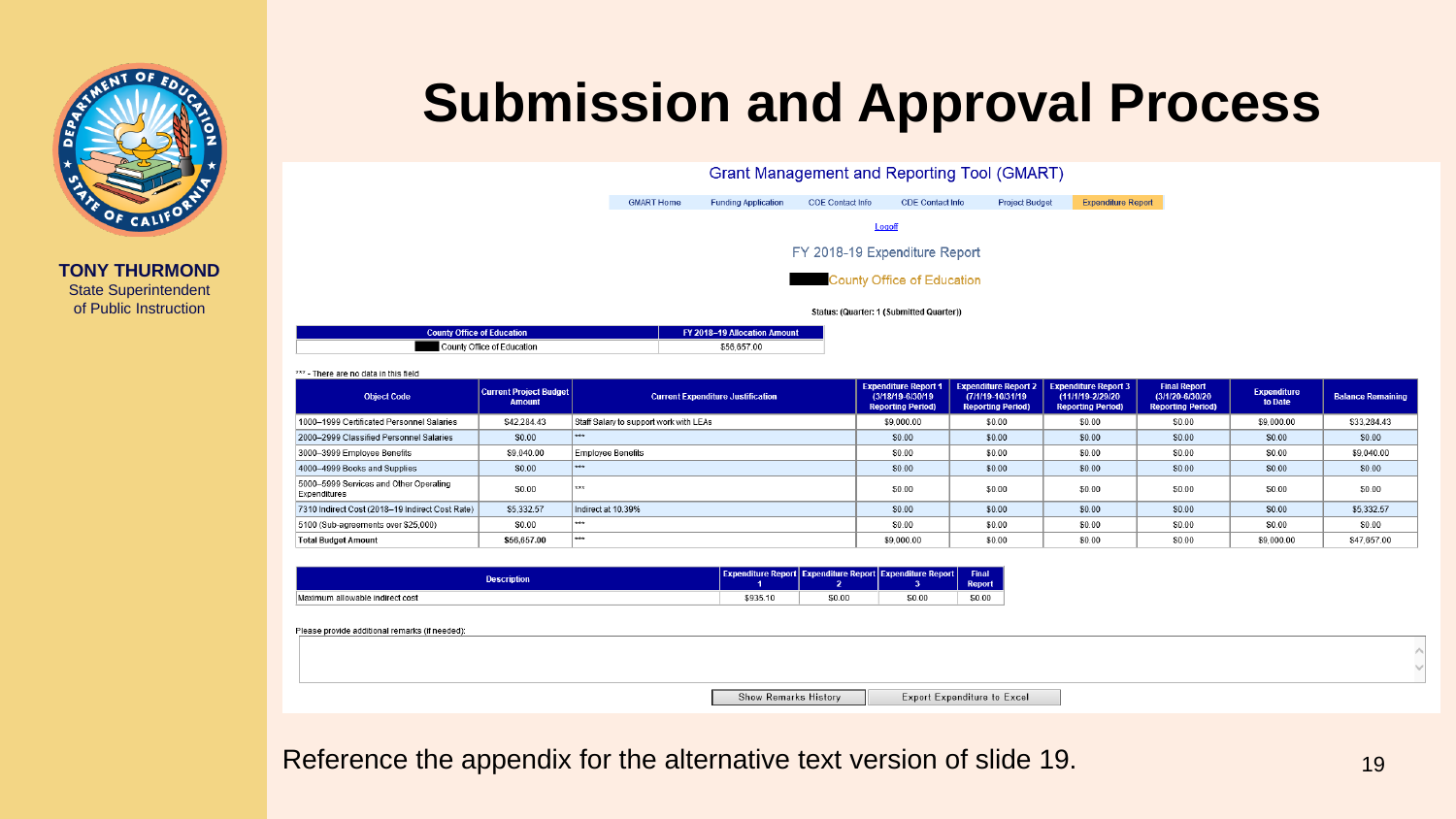

# **Apportionments**

| <b>First</b><br><b>Apportionment</b><br><b>(Approved</b><br><b>Application)</b> | <b>Second</b><br><b>Apportionment</b><br>(Report 1) | <b>Third</b><br><b>Apportionment</b><br>(Report 2) | <b>Fourth</b><br><b>Apportionment</b><br>(Report 3) | <b>Final</b><br><b>Apportionment</b><br>(Final Report) |
|---------------------------------------------------------------------------------|-----------------------------------------------------|----------------------------------------------------|-----------------------------------------------------|--------------------------------------------------------|
| 25 percent of<br>the total COE<br>allocation                                    | Claimed<br>expenditures<br>less prior<br>payment    | Claimed<br>expenditures<br>less prior<br>payment   | Claimed<br>expenditures<br>less prior<br>payment    | Claimed<br>expenditures<br>less prior<br>payment       |

The CDE will apportion funds approximately one month after the final date of each reporting period.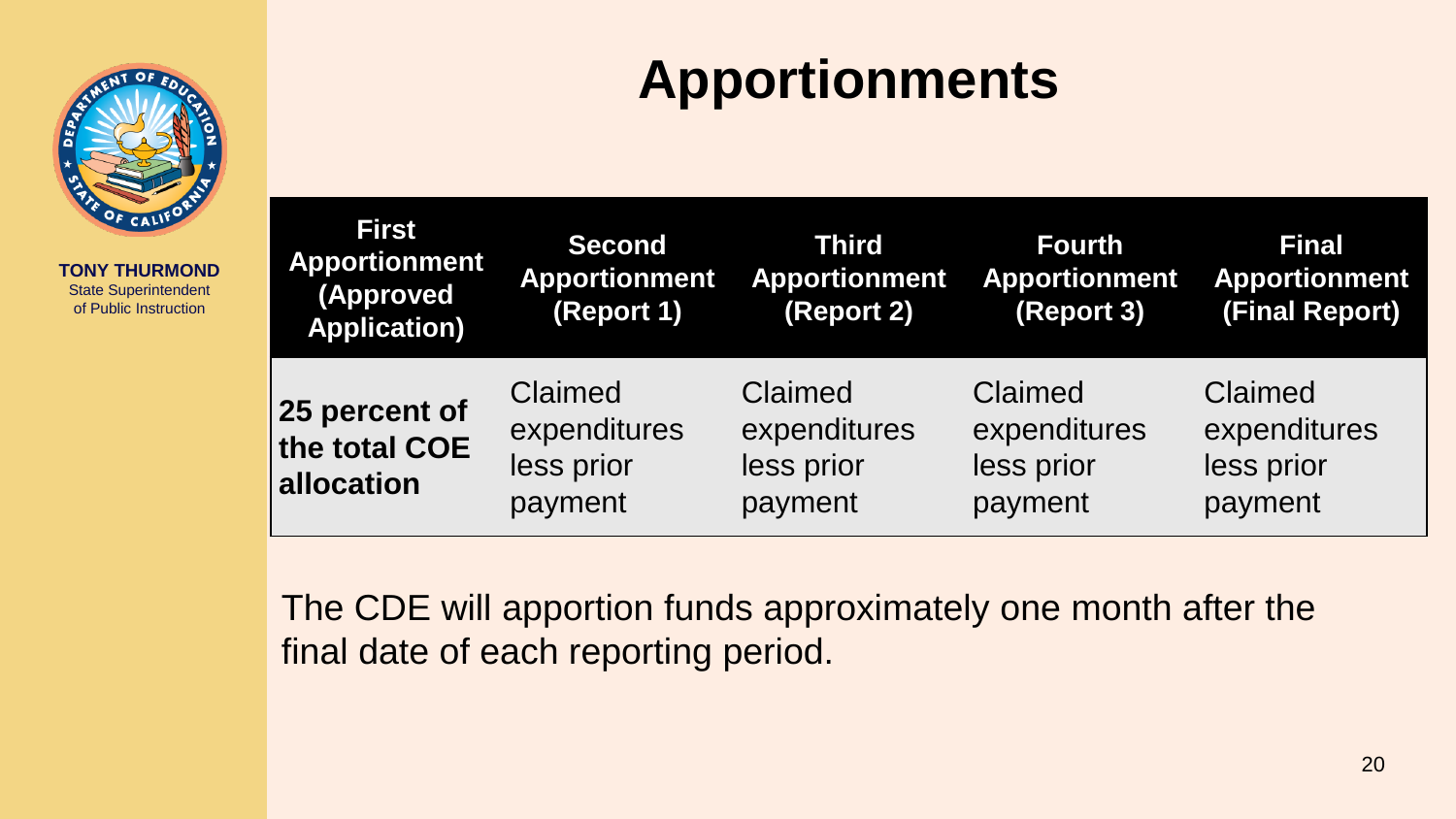

# **GMART Reporting Tips**

- The COE must confirm it is not reporting expenditures higher than its allowable indirect cost rate.
- Expenditures are to be reported non-cumulatively.
- The COE must enter "0" even if it does not have expenditures for the reporting period.
- GMART ESSA CSI COE Fiscal Reporting Instructions can be found at

<https://www.cde.ca.gov/sp/sw/t1/gmartcsicoeins.asp>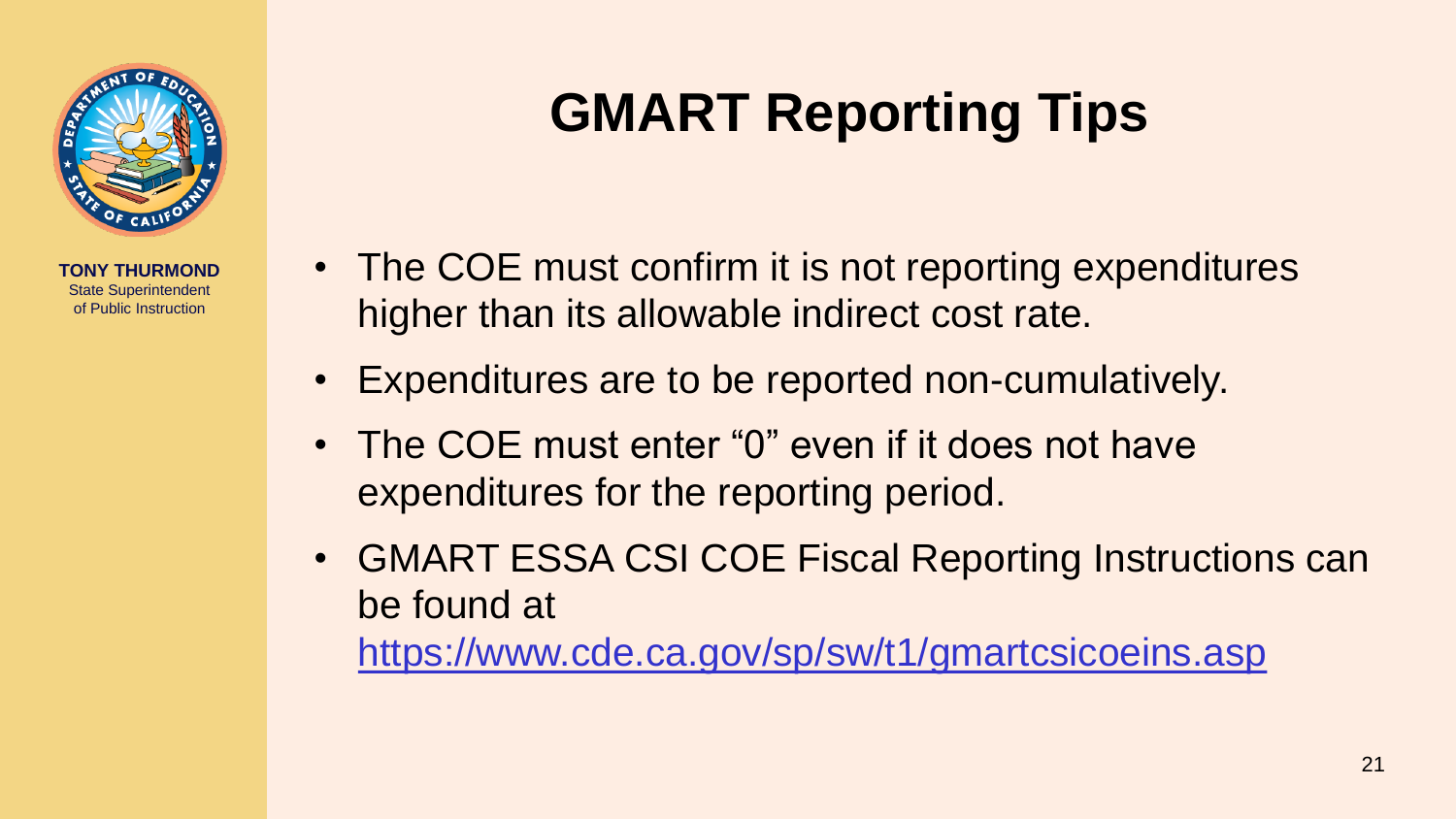

## **ESSA CSI COE Resources**

• CDE CSI web page:

<https://www.cde.ca.gov/sp/sw/t1/csi.asp>

• GMART web page:

<https://www3.cde.ca.gov/gmart/gmartlogon.aspx>

• GMART Instructions web page:

<https://www.cde.ca.gov/sp/sw/t1/gmartinstructions.asp>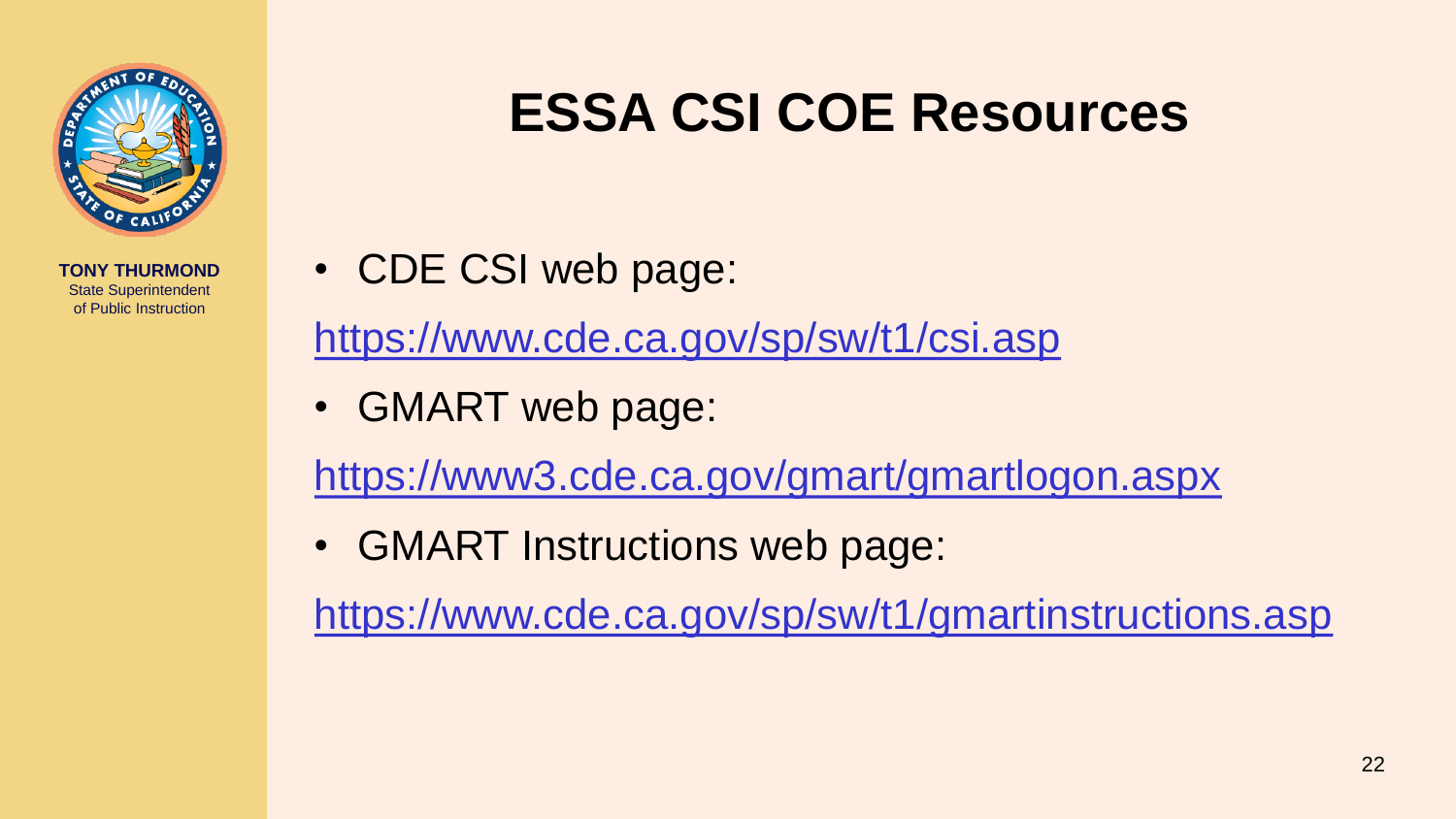

## **Questions and Wrap-up**

Please use the chat feature to send any questions or comments.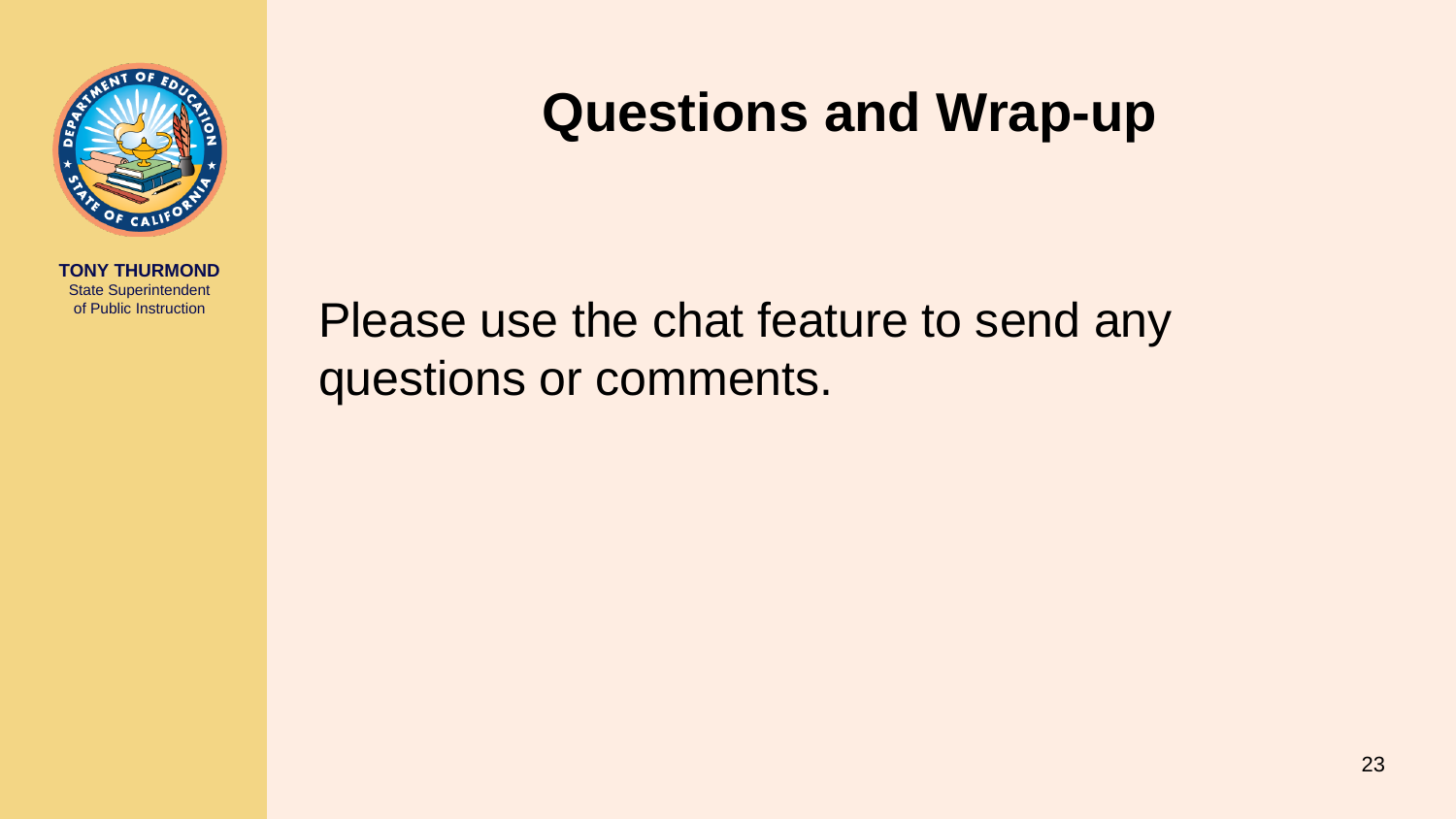

## **Expanded Office Hours**

- Wednesday and Friday, July 3 and 5, from 9 to 11 a.m. and 1 to 4 p.m.
- Monday through Friday, July 8 to 31, from 9 to 11 a.m. and 1 to 4 p.m.
- Email the [ESSACOE@cde.ca.gov](mailto:ESSACOE@cde.ca.gov) to schedule the requested date and time.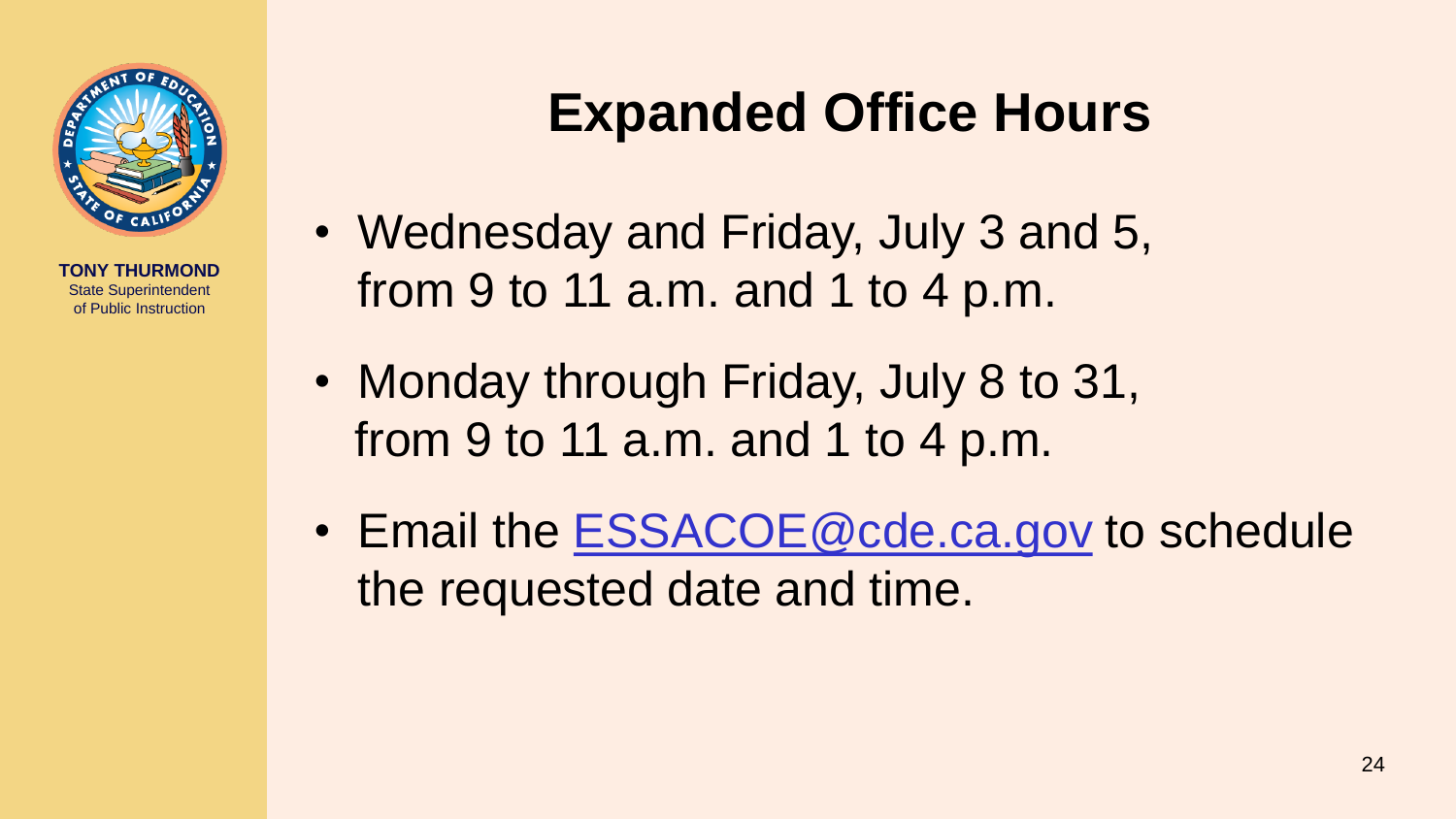

# **Contact Information**

### **School Improvement and Support Office by email at** [ESSACOE@cde.ca.gov](mailto:ESSACOE@cde.ca.gov) or by phone at 916-319-0833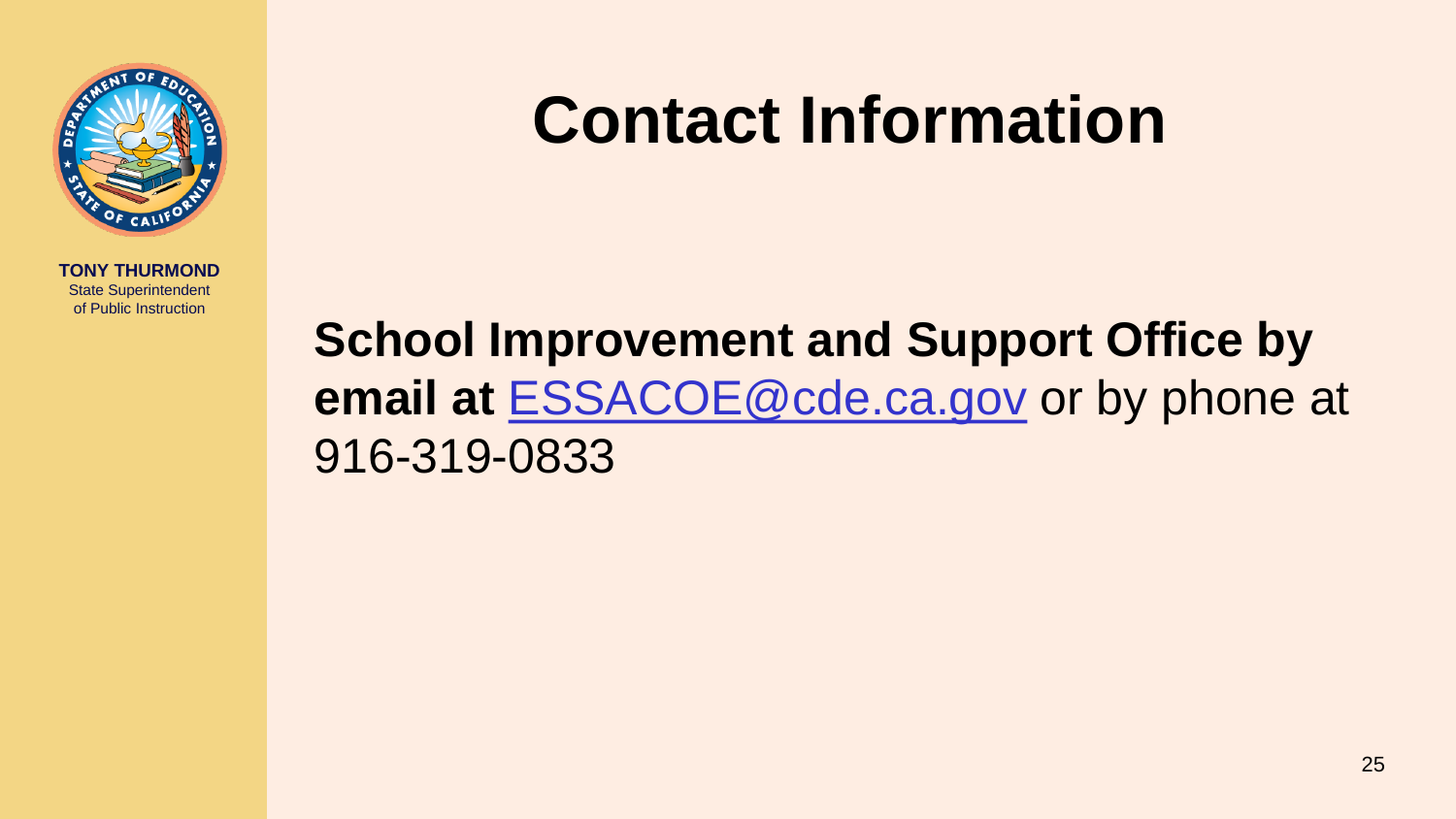### **Appendix (1)**

#### **Slide 7 Alternative Text Version**

Grant Management and Reporting Tool (GMART)

Logon (This is the logon page).

There is a text box for the county office of education (COE) to enter its Username.

There is a text box for the COE to enter its Password.

There is a "Logon" button for the COE to select when logging on to the GMART platform.

There is a GMART Instructions link for instructions and guidance for using this online system.

#### **Slide 8 Alternative Text Version**

Grant Management and Reporting Tool (GMART)

Select Grant (This is the page that allows the COE to access the 2018–19 Every Student Succeeds Act Comprehensive Support and Improvement County Office of Education grant).

Logoff (This is the hyperlink that must be used if the applicant decides to log off).

2018–19 Every Student Succeeds Act Comprehensive Support and Improvement County Office of Education Grant (This is the hyperlink that must be selected in order to access the grant).

#### **Slide 9 Alternative Text Version**

Grant Management and Reporting Tool (GMART)

Six menu options across the top of the page which link to individual GMART pages: GMART Home, Funding Application, COE Contact Info, California Department of Education (CDE) Contact Info, Project Budget, and Expenditure Report. These menu options are listed across the top of each GMART page.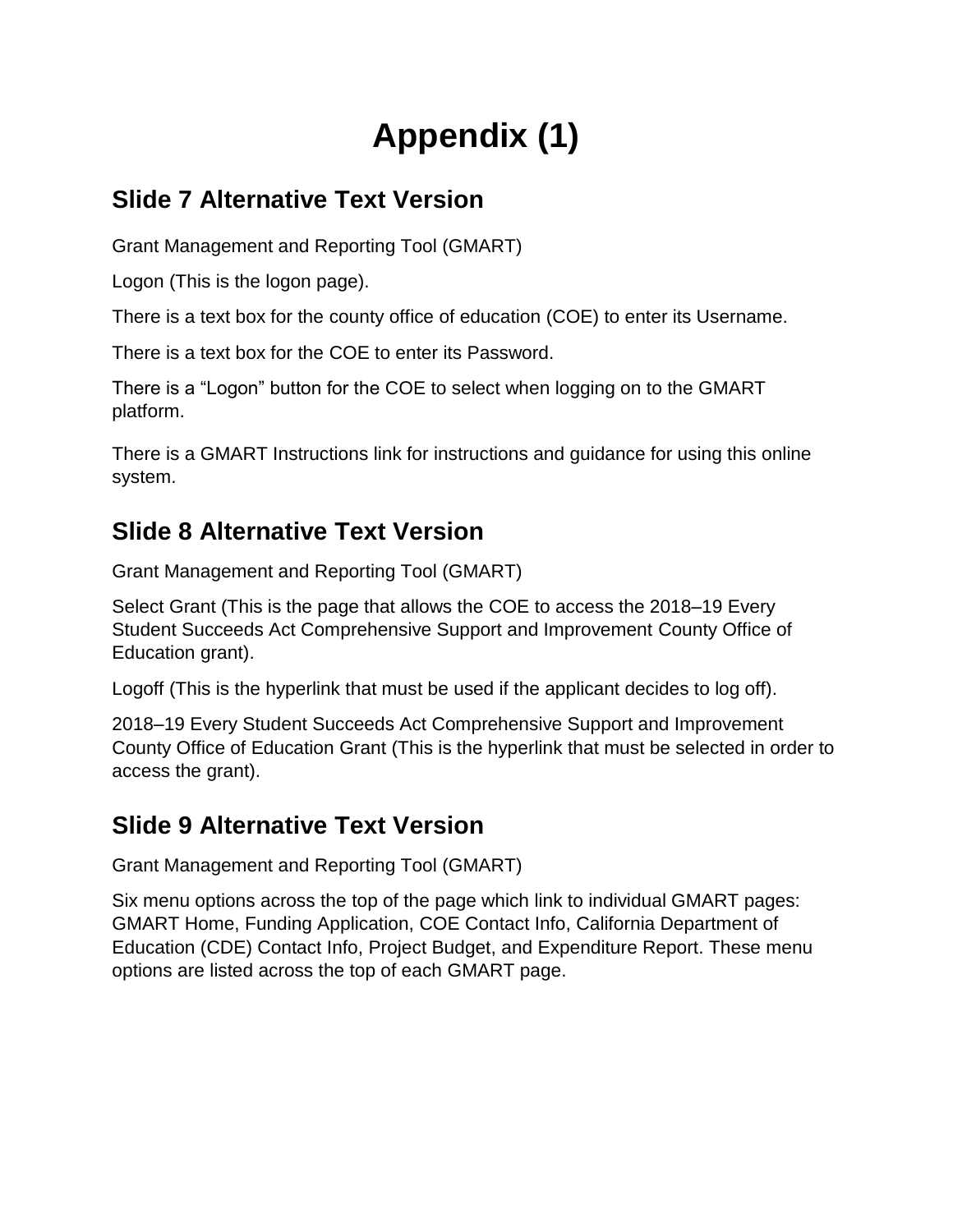### **Appendix (2)**

#### **Slide 11 Alternative Text Version**

There is an "Edit Contact Information" button and a "Cancel" button.

Primary Grant Coordinator

First and Last Name:

Title:

Phone:

Ext:

Email:

Fax:

Secondary Grant Coordinator

First and Last Name:

Title:

Phone:

Ext:

Email:

Fax:

Fiscal Coordinator

First and Last Name:

Title:

Phone:

Ext:

Email:

Fax: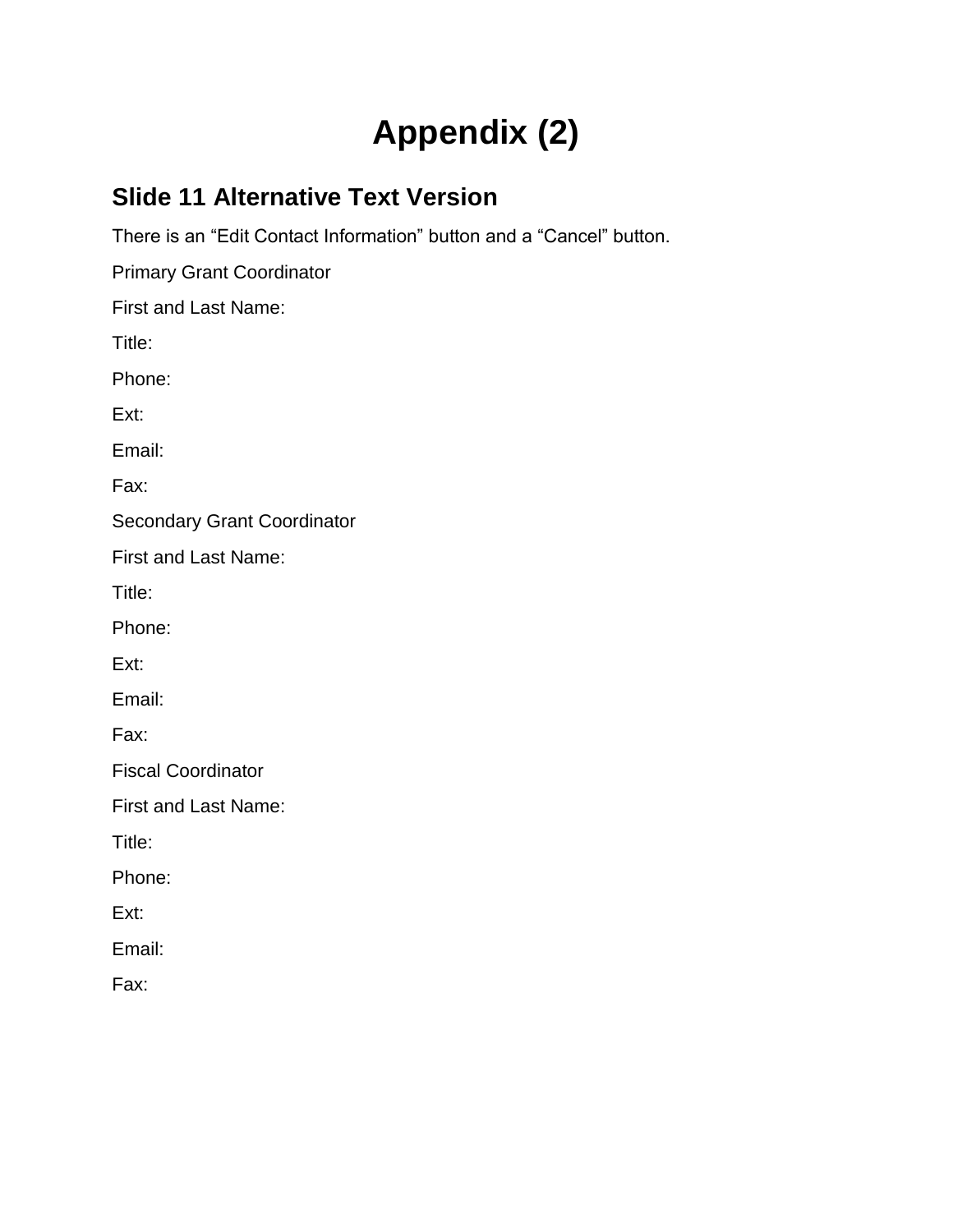### **Appendix (3)**

#### **Slide 12 Alternative Text Version**

Grant Management and Reporting Tool (GMART)

The six menu options from slide 9 are listed across the top of the page.

Logoff (This is the hyperlink that must be used if the applicant decides to log off).

CDE Contact Information (This page displays the CDE Contact Information)

County Office of Education

For questions related to the grant, please contact the School Improvement and Support Office by email at [SISO@cde.ca.gov](mailto:SISO@cde.ca.gov) or by phone at 916-319-0833.

#### **Slide 16 Alternative Text Version (1)**

Grant Management and Reporting Tool (GMART)

The six menu options from slide 9 are listed across the top of the page.

Logoff (This is the hyperlink that must be used if the applicant decides to log off).

FY 2018–19 Project Budget Revision (This page displays the project budget revision)

County Office of Education

Current Project Budget Status: (Project Budget Revision Approved)

A table is shown with the following header rows:

- County Office of Education
- FY 2018–19 Allocation Amount
- Maximum Indirect Cost Amount Allowed

The table data row shows the following sample data:

- County Office of Education, \$56,657.00, \$5,332.61
- \*\*\* There are no data in this field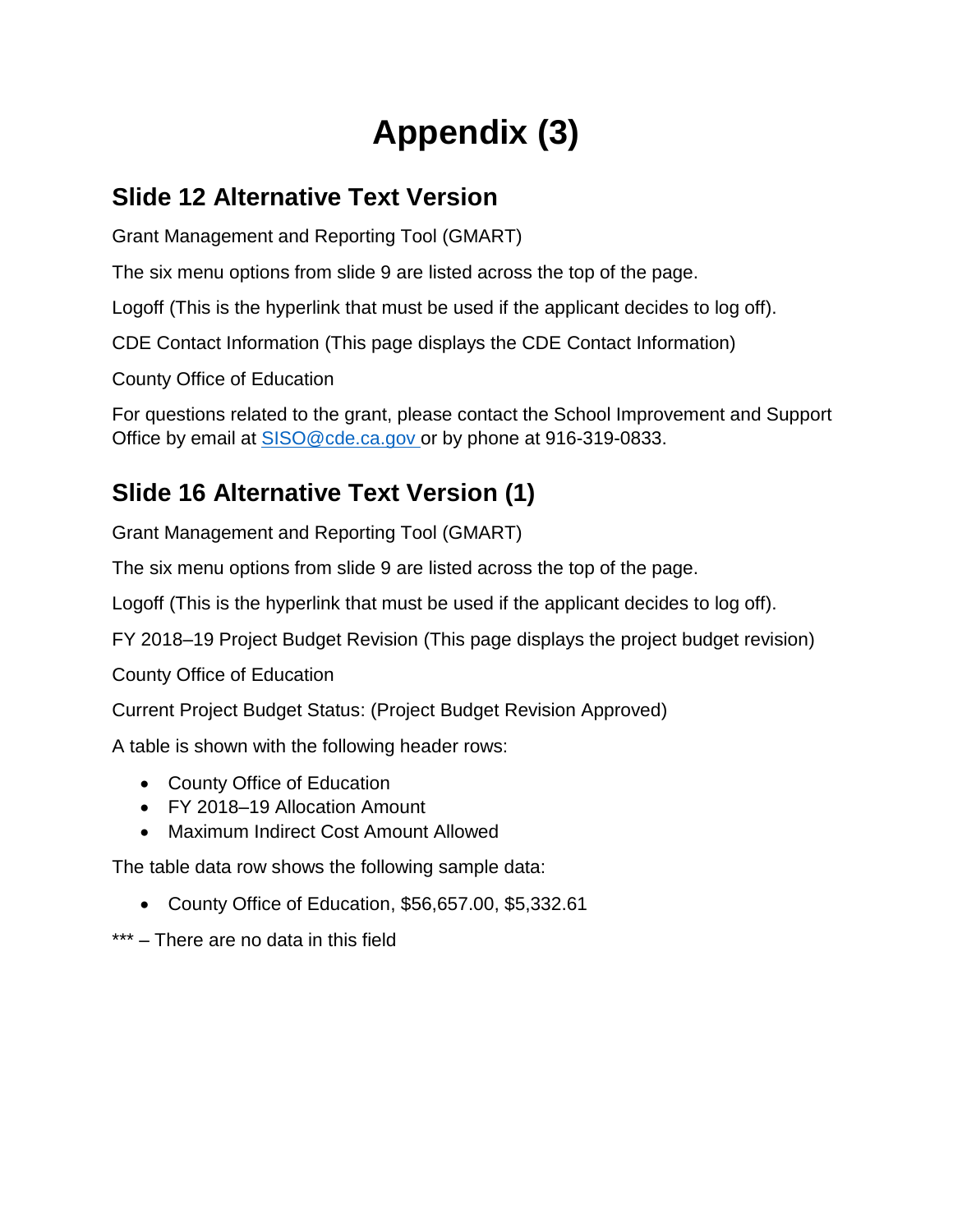### **Appendix (4)**

#### **Slide 16 Alternative Text Version (2)**

A table is shown with the following header rows:

- Object Code
- Current Project Budget Amount
- Current Expenditure Justification
- Revised Project Budget Amount
- Difference in Project Budget
- Revised Expenditure Justification
- COE Action

The table data row shows the following sample data:

- 1000–1999 Certificated Personnel Salaries, \$42,284.43, Staff Salary to support work with LEAs, \$40,284.43, (\$2,000.00), Staff Salary to support work with LEAs, Edit
- 2000–2999 Classified Personnel Salaries, \$0.00, \*\*\*, \$0.00, \$0.00, \*\*\*, Edit
- 3000–3999 Employee Benefits, \$9,040.00, Employee Benefits, \$9,040.00, \$0.00, Employee Benefits, Edit
- 4000–4999 Books and Supplies, \$0.00, \*\*\*, \$0.00, \$0.00, \*\*\*, Edit
- 5000–5999 Services and Other Operating Expenditures, \$0.00, \*\*\*, \$2,000.00, \$2,000.00, Consultant to perform root cause analysis, Edit
- 7310 Indirect Cost (2018–19 Indirect Cost Rate), \$5,332.57, Indirect at 10.39%, \$5,332.57, \$0.00, Indirect at 10.39%, Edit
- 5100 (Sub-agreements over \$25,000), \$0.00, \*\*\*, \$0.00, \$0.00, \*\*\*, Edit
- Total Budget Amount, \$56,657.00, \*\*\*, \$56,657.00, \$0.00, \*\*\*

Please provide additional remarks (if needed).

An empty text box for remarks is displayed.

There is a "Show Remarks History" button for the COE to select to view CDE remarks.

There is an "Export Budget to Excel" button for the COE to select to export the project budget revision to Excel.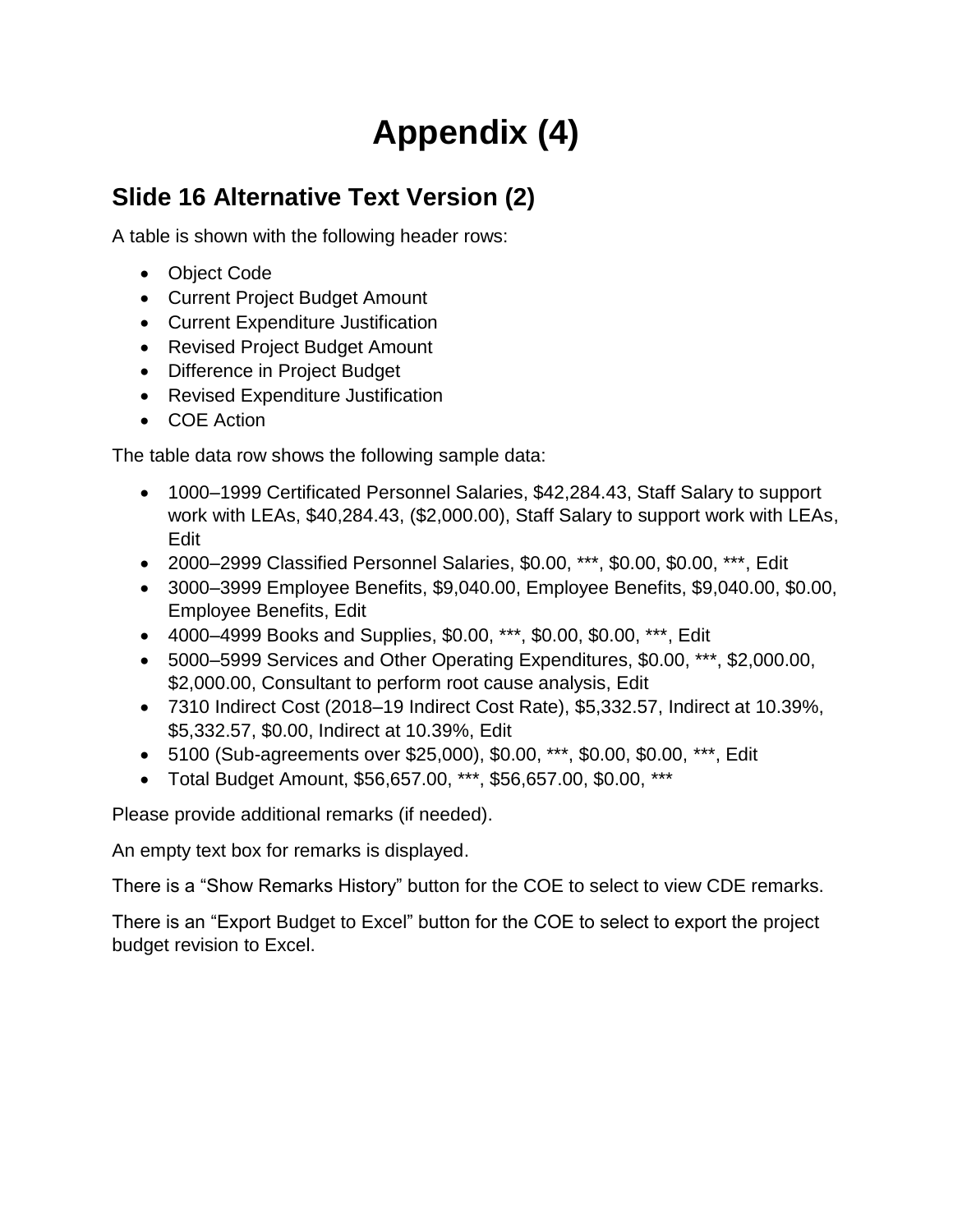### **Appendix (5)**

#### **Slide 18 Alternative Text Version (1)**

Grant Management and Reporting Tool (GMART)

The six menu options from slide 9 are listed across the top of the page.

Logoff (This is the hyperlink that must be used if the applicant decides to log off).

FY 2018–19 Expenditure Report (This page displays the expenditure report)

County Office of Education

Status: (Quarter: 1 (Current Quarter))

A table is shown with the following header rows:

- County Office of Education
- FY 2018–19 Allocation Amount

The table data row shows the following sample data:

- County Office of Education
- $\bullet$  \$56,657.00
- \*\*\* There are no data in this field

A table is shown with the following header rows:

- Object Code
- Current Project Budget Amount
- Current Expenditure Justification
- Expenditure Report 1 (3/18/19–6/30/19 Reporting Period), Expenditure Report 2 (7/1/19–10/31/19 Reporting Period), Expenditure Report 3 (11/1/19–2/29/20 Reporting Period), Final Report (3/1/20–6/30/20 Reporting Period), Expenditure to Date, Balance Remaining, COE Action

The table data row shows the following sample data:

 1000–1999 Certificated Personnel Salaries, \$42,284.43, Staff Salary to support work with LEAs, \$0.00, \$0.00, \$0.00, \$0.00, \$0.00, \$42,284.43, Edit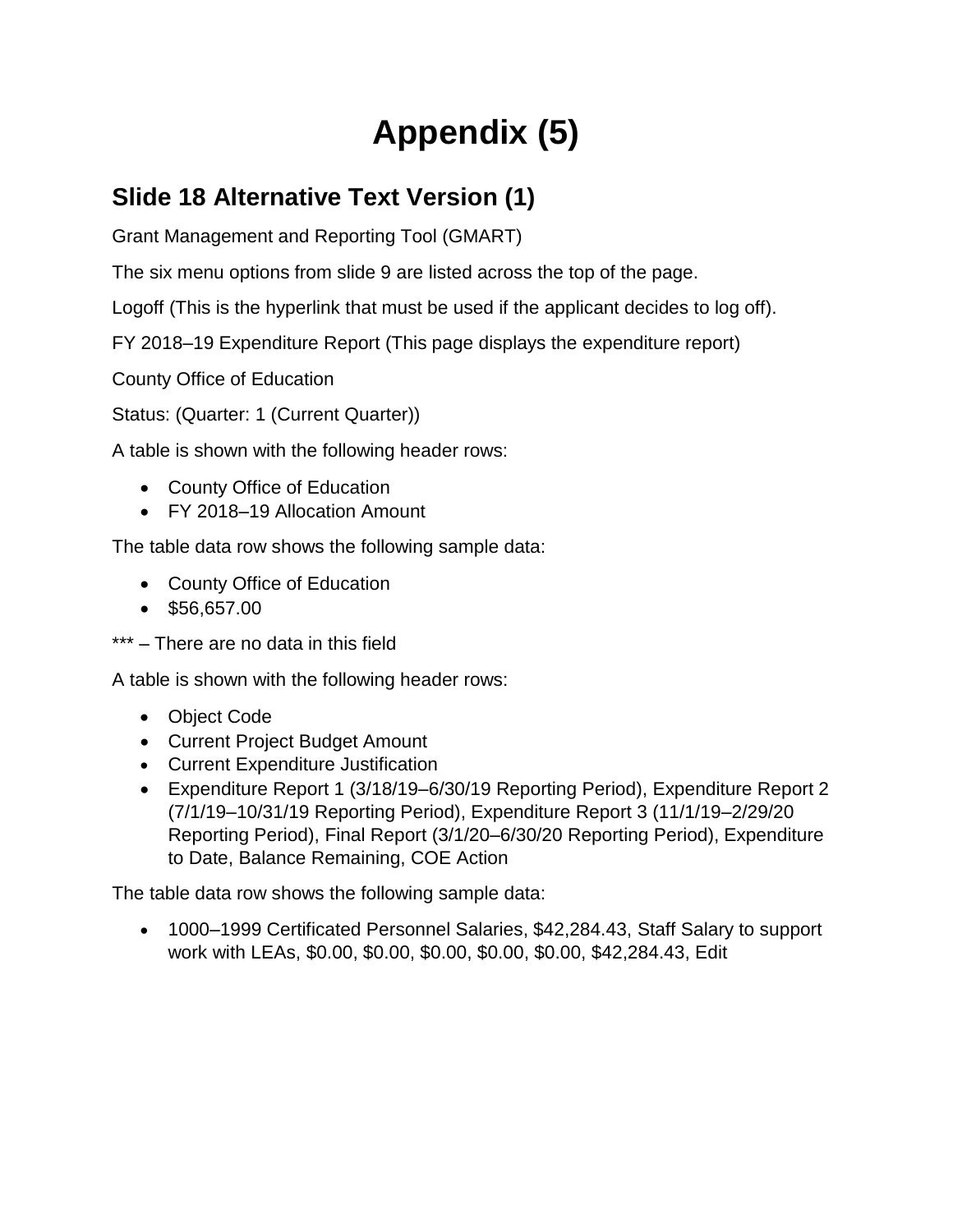### **Appendix (6)**

#### **Slide 18 Alternative Text Version (2)**

- 2000–2999 Classified Personnel Salaries, \$0.00, \*\*\*, \$0.00, \$0.00, \$0.00, \$0.00, \$0.00, \$0.00, Edit
- 3000–3999 Employee Benefits, \$9,040.00, Employee Benefits, \$0.00, \$0.00, \$0.00, \$0.00, \$0.00, \$9,040.00, Edit
- 4000–4999 Books and Supplies, \$0.00, \*\*\*, \$0.00, \$0.00, \$0.00, \$0.00, \$0.00, \$0.00, Edit
- 5000–5999 Services and Other Operating Expenditures, \$0.00, \*\*\*, \$0.00, \$0.00, \$0.00, \$0.00, \$0.00, \$0.00, Edit
- 7310 Indirect Cost (2018–19 Indirect Cost Rate), \$5,332.57, Indirect at 10.39%, \$0.00, \$0.00, \$0.00, \$0.00, \$0.00, \$5,332.57, Edit
- 5100 (Sub-agreements over \$25,000), \$0.00, \*\*\*, \$0.00, \$0.00, \$0.00, \$0.00, \$0.00, \$0.00, Edit
- Total Budget Amount, \$56,657.00, \*\*\*, \$0.00, \$0.00, \$0.00, \$0.00, \$0.00, \$56,657.00

A table is shown with the following header rows:

- Description
- Expenditure Report 1
- Expenditure Report 2
- Expenditure Report 3
- Final Report

The table data row shows the following sample data:

Maximum allowable indirect cost, \$935.10, \$0.00, \$0.00, \$0.00

Please provide additional remarks (if needed).

An empty text box for remarks is displayed.

There is a "Submit Expenditure Report" button for the COE to select when submitting its expenditure report to the GMART platform.

There is a "Show Remarks History" button for the COE to select to view CDE remarks.

There is an "Export Expenditure to Excel" button for the COE to select to export the expenditure report to Excel.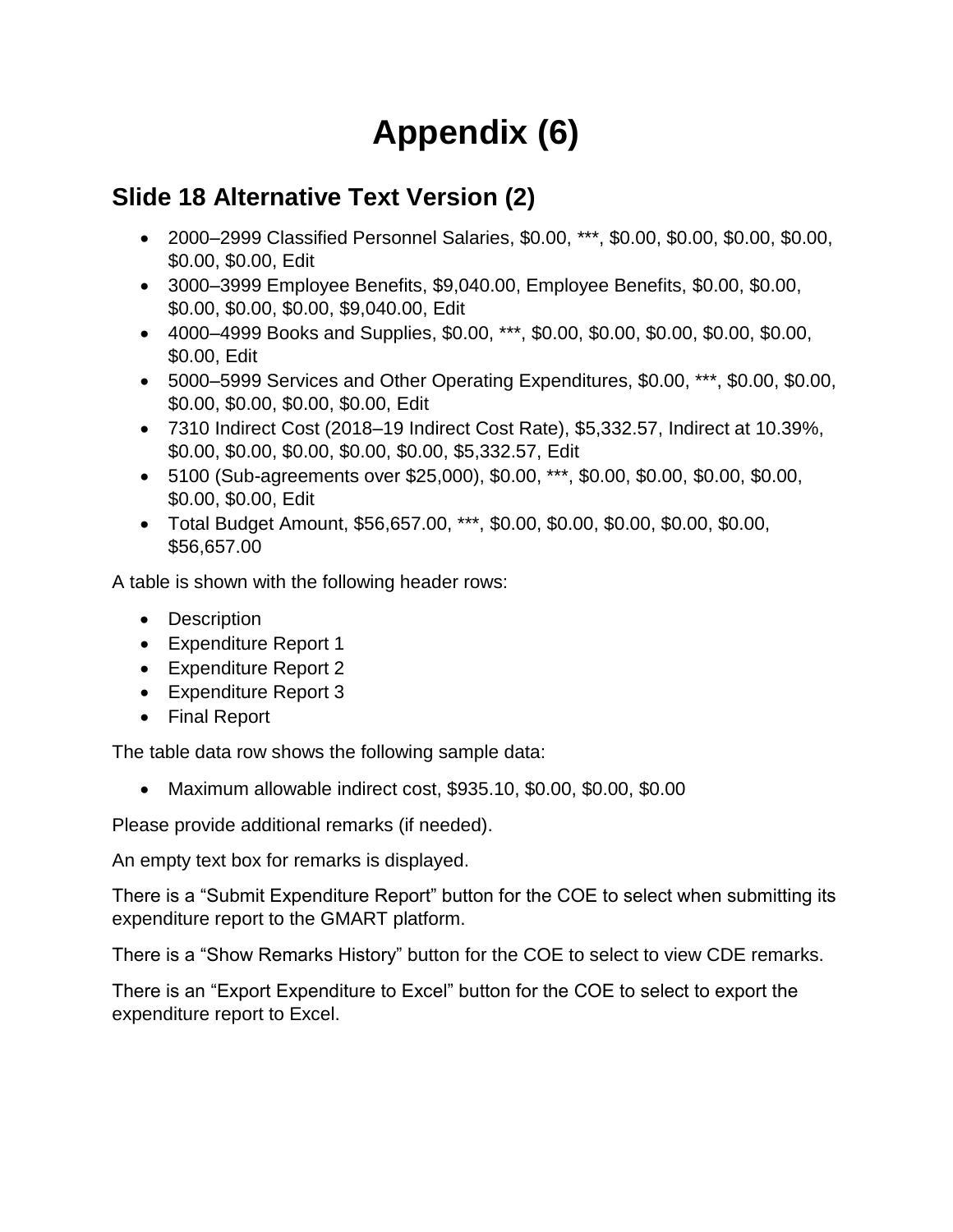### **Appendix (7)**

#### **Slide 19 Alternative Text Version (1)**

FY 2018–19 Expenditure Report (This page displays the expenditure report)

County Office of Education

Status: (Quarter: 1 (Submitted Quarter))

A table is shown with the following header rows:

- County Office of Education
- FY 2018–19 Allocation Amount

The table data row shows the following sample data:

- County Office of Education
- $\bullet$  \$56,657.00
- \*\*\* There are no data in this field

A table is shown with the following header rows:

- Object Code
- Current Project Budget Amount
- Current Expenditure Justification
- Expenditure Report 1 (3/18/19–6/30/19 Reporting Period), Expenditure Report 2 (7/1/19–10/31/19 Reporting Period), Expenditure Report 3 (11/1/19–2/29/20 Reporting Period), Final Report (3/1/20–6/30/20 Reporting Period), Expenditure to Date, Balance Remaining

The table data row shows the following sample data:

- 1000–1999 Certificated Personnel Salaries, \$42,284.43, Staff Salary to support work with LEAs, \$9,000.00, \$0.00, \$0.00, \$0.00, \$9,000.00, \$33,284.43
- 2000–2999 Classified Personnel Salaries, \$0.00, \*\*\*, \$0.00, \$0.00, \$0.00, \$0.00, \$0.00, \$0.00
- 3000–3999 Employee Benefits, \$9,040.00, Employee Benefits, \$0.00, \$0.00, \$0.00, \$0.00, \$0.00, \$9,040.00
- 4000–4999 Books and Supplies, \$0.00, \*\*\*, \$0.00, \$0.00, \$0.00, \$0.00, \$0.00, \$0.00
- 5000–5999 Services and Other Operating Expenditures, \$0.00, \*\*\*, \$0.00, \$0.00, \$0.00, \$0.00, \$0.00, \$0.00
- 7310 Indirect Cost (2018–19 Indirect Cost Rate), \$5,332.57, Indirect at 10.39%, \$0.00, \$0.00, \$0.00, \$0.00, \$0.00, \$5,332.57